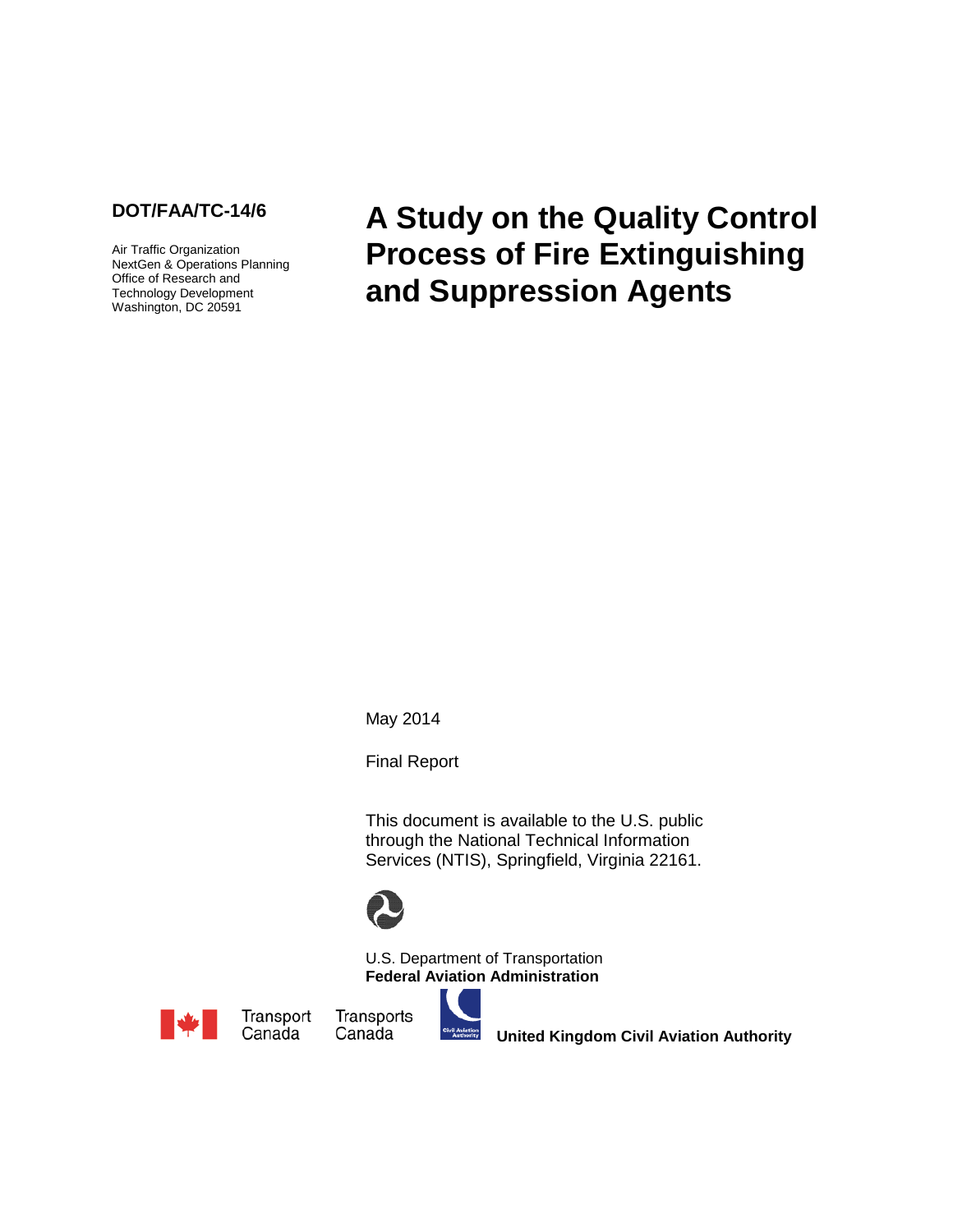#### **NOTICE**

This research was commissioned by Transport Canada by means of the Memorandum of Cooperation regarding Civil Aviation Research and Development between the Civil Aviation Authority of the United Kingdom and the Department of Transport of Canada. This activity has been carried out in cooperation with the Federal Aviation Administration and the UK Civil Aviation Authority under the auspices of the International Cabin Safety Research Technical Group whose goal is to enhance the effectiveness and timeliness of cabin safety research.

This document is disseminated under the sponsorship of the U.S. Department of Transportation in the interest of information exchange. The U.S. Government does not endorse products or manufacturers. Trade or manufacturer's names appear herein solely because they are considered essential to the objective of this report. The findings and conclusions in this report are those of the author(s) and do not necessarily represent the views of the funding agency. This document does not constitute FAA policy. Consult the FAA sponsoring organization listed on the Technical Documentation page as to its use.

This report is available at the Federal Aviation Administration William J. Hughes Technical Center's Full-Text Technical Reports page: actlibrary.act.faa.gov in Adobe Acrobat portable document format (PDF).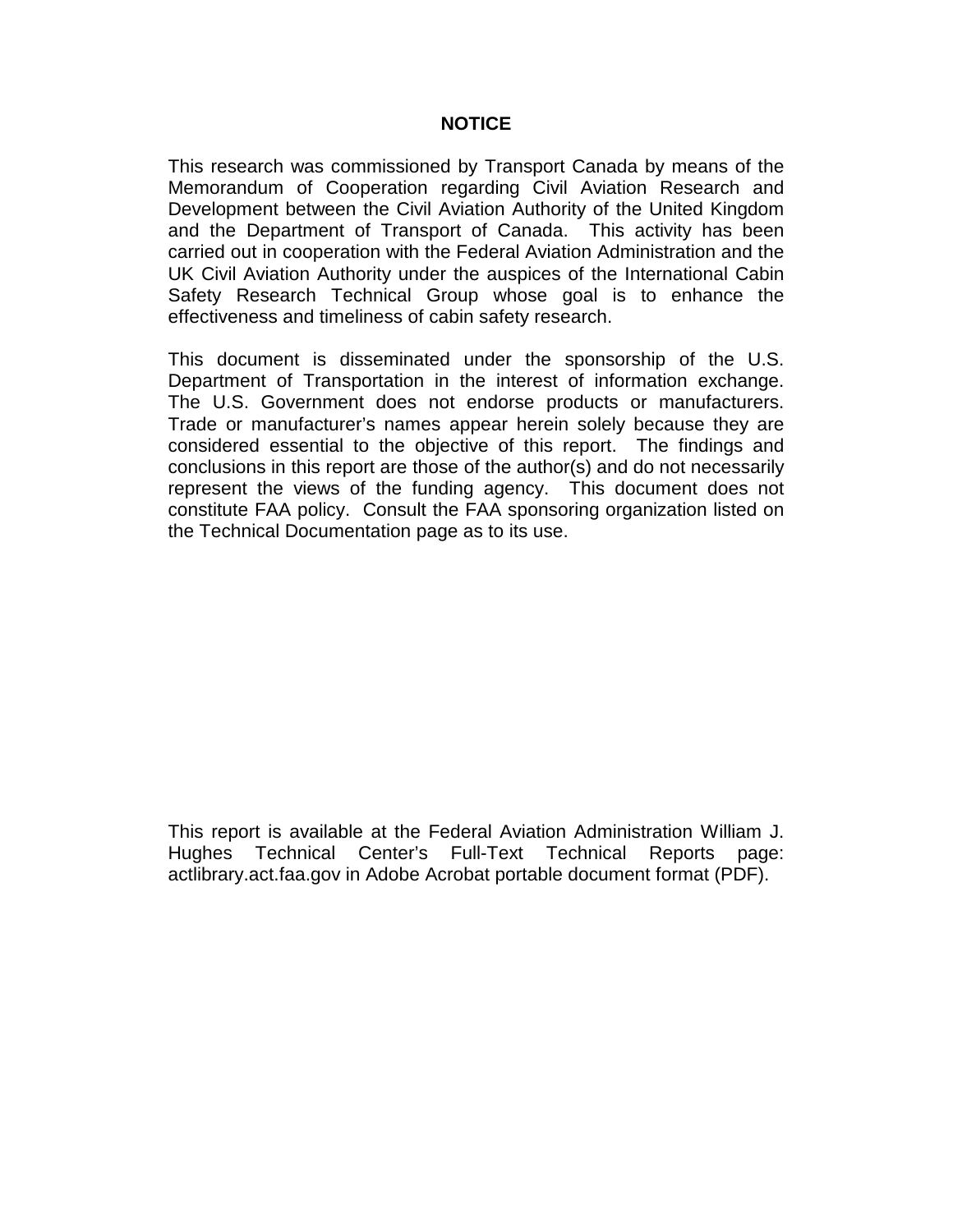|                                                                                                   |                             |                            |             | <b>Technical Report Documentation Page</b>                                                                                                                                                                                                                                                                                                                                                          |
|---------------------------------------------------------------------------------------------------|-----------------------------|----------------------------|-------------|-----------------------------------------------------------------------------------------------------------------------------------------------------------------------------------------------------------------------------------------------------------------------------------------------------------------------------------------------------------------------------------------------------|
| 1. Report No.                                                                                     | 2. Government Accession No. |                            |             | 3. Recipient's Catalog No.                                                                                                                                                                                                                                                                                                                                                                          |
| DOT/FAA/TC-14/6                                                                                   |                             |                            |             |                                                                                                                                                                                                                                                                                                                                                                                                     |
| 4. Title and Subtitle                                                                             |                             |                            |             | 5. Report Date                                                                                                                                                                                                                                                                                                                                                                                      |
| <b>STUDY</b><br>OF<br><b>THE</b><br><b>QUALITY</b><br>А<br>EXTINGUISHING AND SUPPRESSION AGENTS   | <b>CONTROL</b>              | <b>PROCESS</b><br>OF       | <b>FIRE</b> | May 2014                                                                                                                                                                                                                                                                                                                                                                                            |
|                                                                                                   |                             |                            |             | 6. Performing Organization Code                                                                                                                                                                                                                                                                                                                                                                     |
| 7. Author(s)                                                                                      |                             |                            |             | 8. Performing Organization Report No.                                                                                                                                                                                                                                                                                                                                                               |
| R.G.W. Cherry & Associates Limited                                                                |                             |                            |             |                                                                                                                                                                                                                                                                                                                                                                                                     |
| 9. Performing Organization Name and Address                                                       |                             |                            |             | 10. Work Unit No. (TRAIS)                                                                                                                                                                                                                                                                                                                                                                           |
| R.G.W. Cherry & Associates Limitied<br>33 Star Street                                             |                             |                            |             |                                                                                                                                                                                                                                                                                                                                                                                                     |
| Ware, Herts, SG127AA United Kingdom                                                               |                             |                            |             | 11. Contract or Grant No.                                                                                                                                                                                                                                                                                                                                                                           |
|                                                                                                   |                             |                            |             |                                                                                                                                                                                                                                                                                                                                                                                                     |
| 12. Sponsoring Agency Name and Address                                                            |                             |                            |             | 13. Type of Report and Period Covered                                                                                                                                                                                                                                                                                                                                                               |
| U.S. Department of Transportation                                                                 |                             |                            |             |                                                                                                                                                                                                                                                                                                                                                                                                     |
| Federal Aviation Administration<br>Transport Airplane Directorate, ANM-112                        |                             |                            |             |                                                                                                                                                                                                                                                                                                                                                                                                     |
| 1601 Lind Avenue                                                                                  |                             |                            |             |                                                                                                                                                                                                                                                                                                                                                                                                     |
| Renton, WA 98057                                                                                  |                             |                            |             |                                                                                                                                                                                                                                                                                                                                                                                                     |
|                                                                                                   |                             |                            |             | 14. Sponsoring Agency Code                                                                                                                                                                                                                                                                                                                                                                          |
|                                                                                                   |                             |                            |             | ANM-112                                                                                                                                                                                                                                                                                                                                                                                             |
| 15. Supplementary Notes                                                                           |                             |                            |             |                                                                                                                                                                                                                                                                                                                                                                                                     |
| Hughes Technical Center Aviation Research Division Technical Monitor was Richard Hill.            |                             |                            |             | The Transport Canada Civil Aviation Technical Monitor was Claude Lewis. The Federal Aviation Administration William J.                                                                                                                                                                                                                                                                              |
| 16. Abstract                                                                                      |                             |                            |             |                                                                                                                                                                                                                                                                                                                                                                                                     |
| protection capability, or pose a hazard to personnel where contaminated extingusihants are toxic. |                             |                            |             | Inadequate quality control of fire extinguishing and suppression agents may affect airworthiness through a reduction in fire                                                                                                                                                                                                                                                                        |
| consideration by the airworthiness authorities and industry.                                      |                             |                            |             | Transport Canada, the Federal Aviation Administration, and the United Kingdom Civil Aviation Authority requested a study be<br>carried out to review the processes used in North America and Europe for the quality control of agents in fire extinguishers and<br>fire suppression systems. This report reflects the outcome of the study and contains recommendations for optimized processes for |
|                                                                                                   |                             |                            |             |                                                                                                                                                                                                                                                                                                                                                                                                     |
|                                                                                                   |                             |                            |             |                                                                                                                                                                                                                                                                                                                                                                                                     |
|                                                                                                   |                             |                            |             |                                                                                                                                                                                                                                                                                                                                                                                                     |
|                                                                                                   |                             |                            |             |                                                                                                                                                                                                                                                                                                                                                                                                     |
|                                                                                                   |                             |                            |             |                                                                                                                                                                                                                                                                                                                                                                                                     |
|                                                                                                   |                             |                            |             |                                                                                                                                                                                                                                                                                                                                                                                                     |
|                                                                                                   |                             |                            |             |                                                                                                                                                                                                                                                                                                                                                                                                     |
| 17. Key Words                                                                                     |                             | 18. Distribution Statement |             |                                                                                                                                                                                                                                                                                                                                                                                                     |
| Halon, hand held fire extinguishers, quality control, recycler,                                   |                             |                            |             | This document is available to the U.S. public through the                                                                                                                                                                                                                                                                                                                                           |

| 19.<br>Security Classif. (of this report) | . Security Classif. (of this page)<br>ZU. | No. of Pages<br>$\mathbf{a}$ | ົດດ<br>Price<br>22. I |
|-------------------------------------------|-------------------------------------------|------------------------------|-----------------------|
| $\cdot$ $\sim$<br><i>Inclassified</i>     | $\sim$<br>dassitiec                       |                              |                       |

Virginia 22161.

National Technical Information Service (NTIS), Springfield,

quality assurance process

agent manufacturer, fire suppression, extinguishing agent,

**Form DOT F 1700.7** (8-72) Reproduction of completed page authorized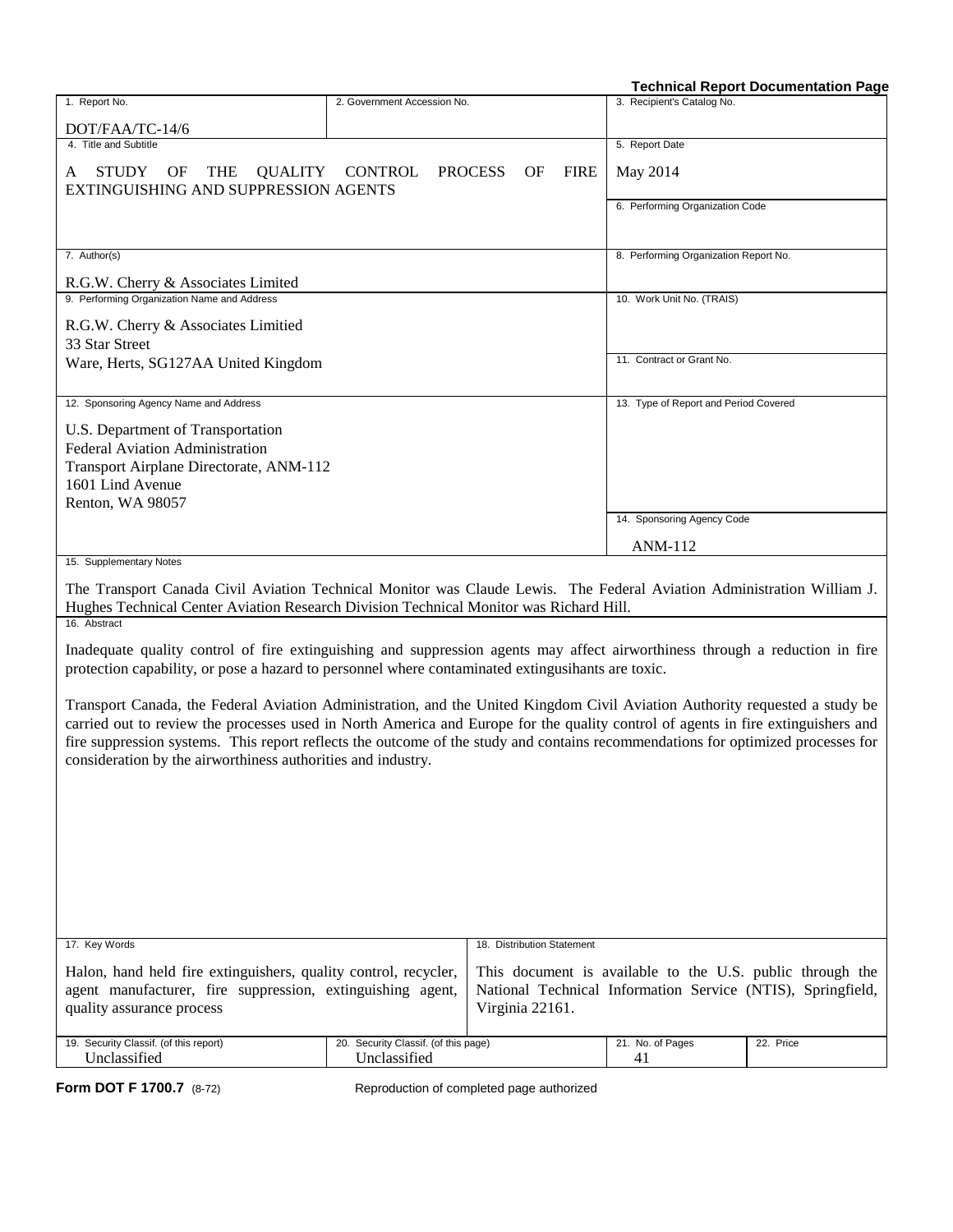# TABLE OF CONTENTS

|    |                   | <b>EXECUTIVE SUMMARY</b>         |                                                                                                                                                                                                              | ix                                                                  |
|----|-------------------|----------------------------------|--------------------------------------------------------------------------------------------------------------------------------------------------------------------------------------------------------------|---------------------------------------------------------------------|
| 1. |                   | <b>INTRODUCTION</b>              |                                                                                                                                                                                                              | $\mathbf{1}$                                                        |
| 2. | <b>BACKGROUND</b> |                                  |                                                                                                                                                                                                              | $\mathbf{1}$                                                        |
| 3. | <b>SCOPE</b>      |                                  |                                                                                                                                                                                                              | $\mathfrak{2}$                                                      |
| 4. |                   | <b>OBJECTIVES</b>                |                                                                                                                                                                                                              | $\overline{2}$                                                      |
| 5. |                   | METHODOLOGY                      |                                                                                                                                                                                                              | 3                                                                   |
|    | 5.1<br>5.2        |                                  | <b>Participating Organizations</b><br>Data Gathering and Process Mapping                                                                                                                                     | 3<br>3                                                              |
| 6. | <b>FINDINGS</b>   |                                  |                                                                                                                                                                                                              | 3                                                                   |
|    | 6.1<br>6.2        | Introduction                     | <b>Quality Control of Agent During Agent Manufacture</b>                                                                                                                                                     | 3<br>$\overline{4}$                                                 |
|    |                   | 6.2.1<br>6.2.6                   | Introduction<br>6.2.2 Agent Manufacturer Participants<br>6.2.3 Certification Process<br>6.2.4 Process Map<br>6.2.5 Discussion on Findings<br><b>Sector Specific Recommendations</b>                          | $\overline{4}$<br>$\overline{4}$<br>5<br>$\boldsymbol{6}$<br>6<br>6 |
|    | 6.3               |                                  | Quality Control of Agent During Agent Recycling and Testing                                                                                                                                                  | 7                                                                   |
|    |                   | 6.3.1<br>6.3.3<br>6.3.5<br>6.3.6 | Introduction<br>6.3.2 Agent Recycling Organization and Test Laboratory Participants<br><b>Certification Process</b><br>6.3.4 Process Map<br>Discussion on Findings<br><b>Sector Specific Recommendations</b> | 7<br>$8\,$<br>8<br>10<br>10<br>11                                   |
|    | 6.4               |                                  | <b>Quality Control of Agent During Equipment Manufacture</b>                                                                                                                                                 | 11                                                                  |
|    |                   | 6.4.1<br>6.4.2<br>6.4.3<br>6.4.4 | Introduction<br><b>Equipment Manufacturer Participants</b><br><b>Certification Process</b><br>Process Map                                                                                                    | 11<br>12<br>13<br>14                                                |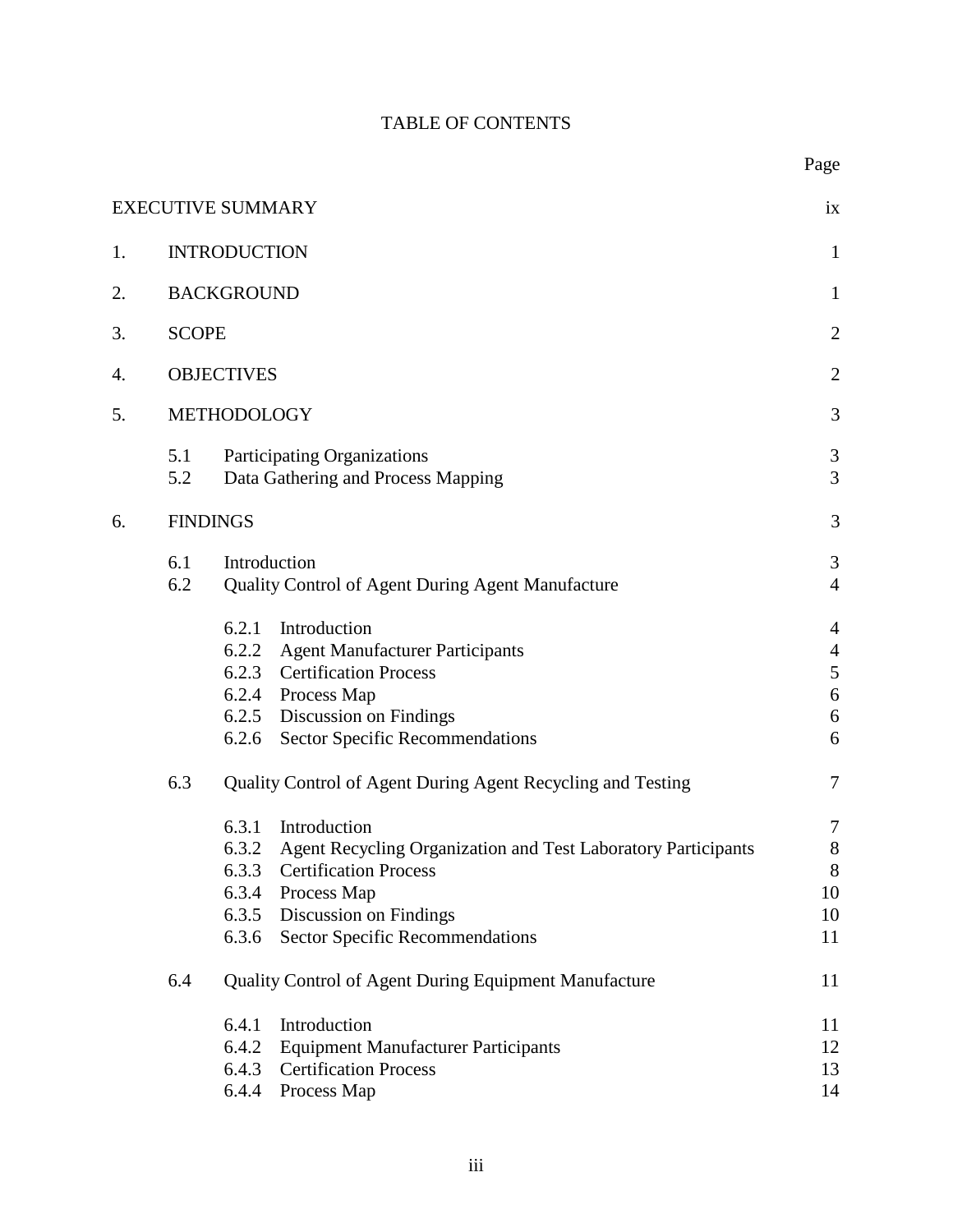|     |       | 6.4.5 Discussion on Findings                                  | 15 |
|-----|-------|---------------------------------------------------------------|----|
|     |       | 6.4.6 Sector Specific Recommendations                         | 16 |
| 6.5 |       | <b>Quality Control of Agent During Equipment Distribution</b> | 17 |
|     | 6.5.1 | Introduction                                                  | 17 |
|     |       | 6.5.2 Equipment Distributor Participants                      | 18 |
|     |       | 6.5.3 Certification Process                                   | 18 |
|     |       | 6.5.4 Process Map                                             | 18 |
|     |       | 6.5.5 Discussion on Findings                                  | 18 |
|     |       | 6.5.6 Sector Specific Recommendations                         | 19 |
| 6.6 |       | <b>Quality Control of Agent During Equipment Filling</b>      | 19 |
|     | 6.6.1 | Introduction                                                  | 19 |
|     |       | 6.6.2 Equipment Filling Organization Participants             | 19 |
|     |       | 6.6.3 Certification Process                                   | 19 |
|     |       | 6.6.4 Process Map                                             | 20 |
|     |       | 6.6.5 Discussion on Findings                                  | 20 |
|     |       | 6.6.6 Sector Specific Recommendations                         | 20 |
| 6.7 |       | <b>Quality Control of Agent During Aircraft Manufacture</b>   | 21 |
|     |       | 6.7.1 Introduction                                            | 21 |
|     |       | 6.7.2 Aircraft Manufacturer Participants                      | 21 |
|     |       | 6.7.3 Certification Process                                   | 21 |
|     |       | 6.7.4 Process Map                                             | 22 |
|     |       | 6.7.5 Discussion on Findings                                  | 22 |
|     |       | 6.7.6 Sector Specific Recommendations                         | 22 |
| 6.8 |       | <b>Quality Control of Agent During Aircraft Maintenance</b>   | 22 |
|     | 6.8.1 | Introduction                                                  | 22 |
|     |       | 6.8.2 Aircraft Maintenance Organization Participants          | 23 |
|     | 6.8.3 | <b>Certification Process</b>                                  | 23 |
|     |       | 6.8.4 Continued Airworthiness Management                      | 23 |
|     |       | 6.8.5 Process Map                                             | 24 |
|     |       | 6.8.6 Discussion on Findings                                  | 24 |
|     | 6.8.7 | <b>Sector Specific Recommendations</b>                        | 25 |
| 6.9 |       | Quality Control of Agent during Equipment Maintenance         | 25 |
|     | 6.9.1 | Introduction                                                  | 25 |
|     | 6.9.2 | <b>Equipment Maintenance Organization Participants</b>        | 25 |
|     | 6.9.3 | <b>Certification Process</b>                                  | 26 |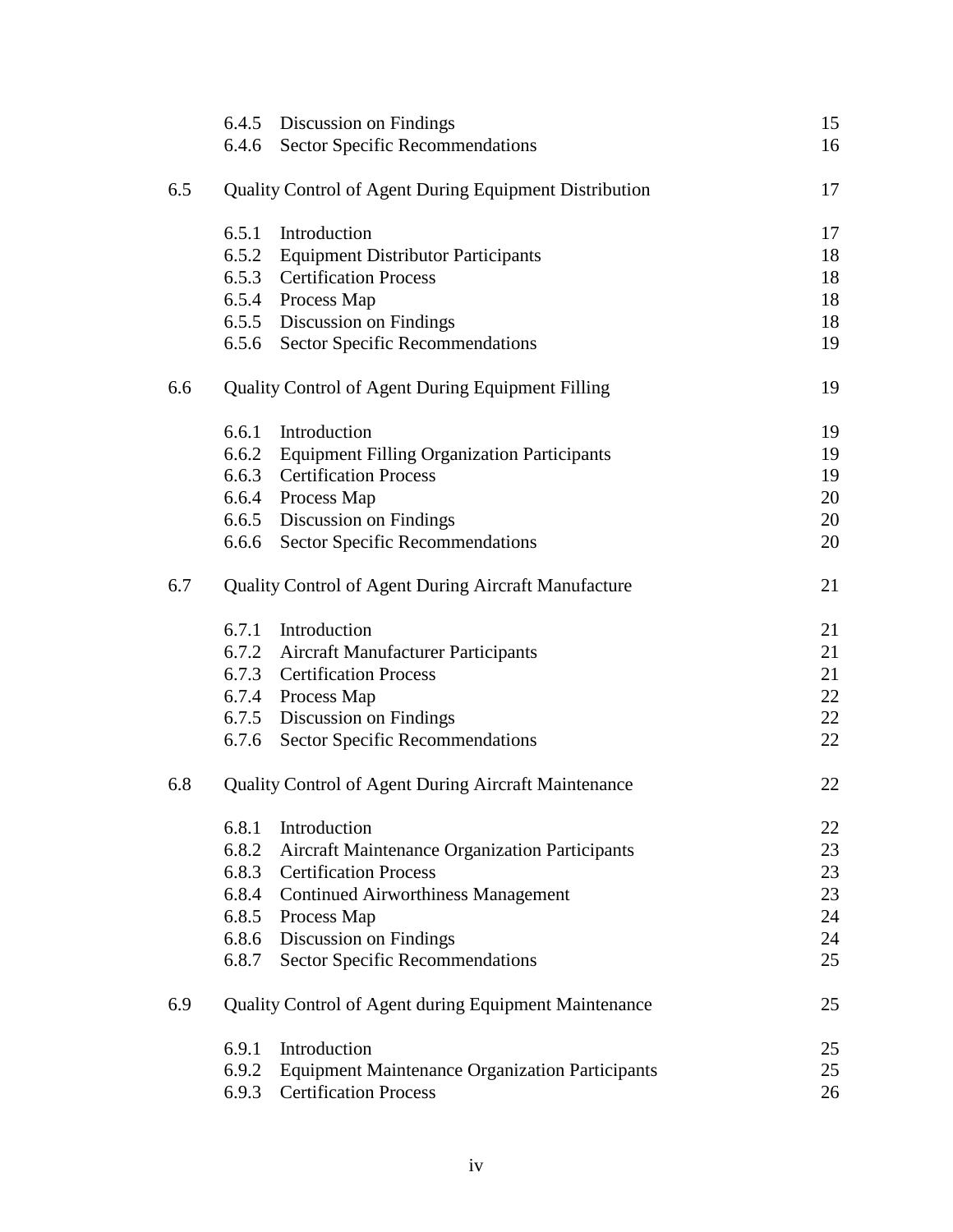|    |                   | 6.9.4 Process Map<br>6.9.5 Discussion on Findings<br>6.9.6 Sector Specific Recommendations | 26<br>27<br>27 |
|----|-------------------|--------------------------------------------------------------------------------------------|----------------|
|    |                   | <b>GENERAL CONCLUSIONS</b>                                                                 | 27             |
| 8. |                   | SUMMARY OF PRINCIPAL RECOMMENDATIONS                                                       | 28             |
| 9. | <b>REFERENCES</b> |                                                                                            | 29             |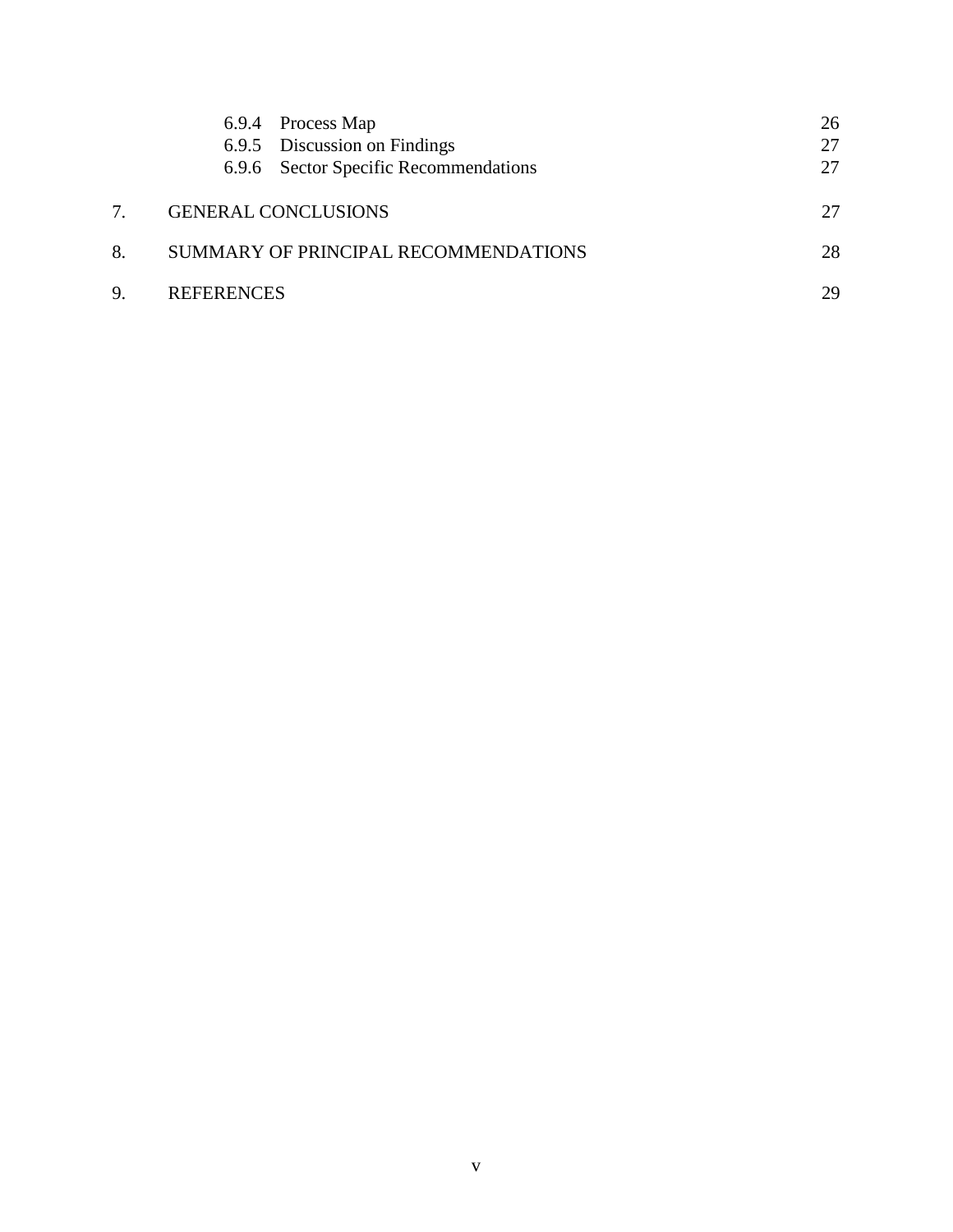### LIST OF FIGURES

# Figure Page [Quality Control of Agent During Agent Manufacture –](#page-16-0) Process Map 6 [Quality Control of Agent During Agent Recycling -](#page-20-0) Process Map 10<br>3 Ouality Control of Agent During Equipment Manufacture Process Map 15 [Quality Control of Agent During Equipment Manufacture Process Map](#page-25-0) 15 [Quality Control of Agent During Equipment Distribution -](#page-28-0) Process Map 18<br>5 Quality Control of Agent During Equipment Filling Process Map 20 [Quality Control of Agent During Equipment Filling Process Map](#page-30-0) [Quality Control of Agent During Aircraft Manufacture -Process Map](#page-32-0) 22 [Quality Control of Agent During Aircraft Maintenance –](#page-34-0) Process Map 24 [Quality Control of Agent During Equipment Maintenance -](#page-36-0) Process Map 26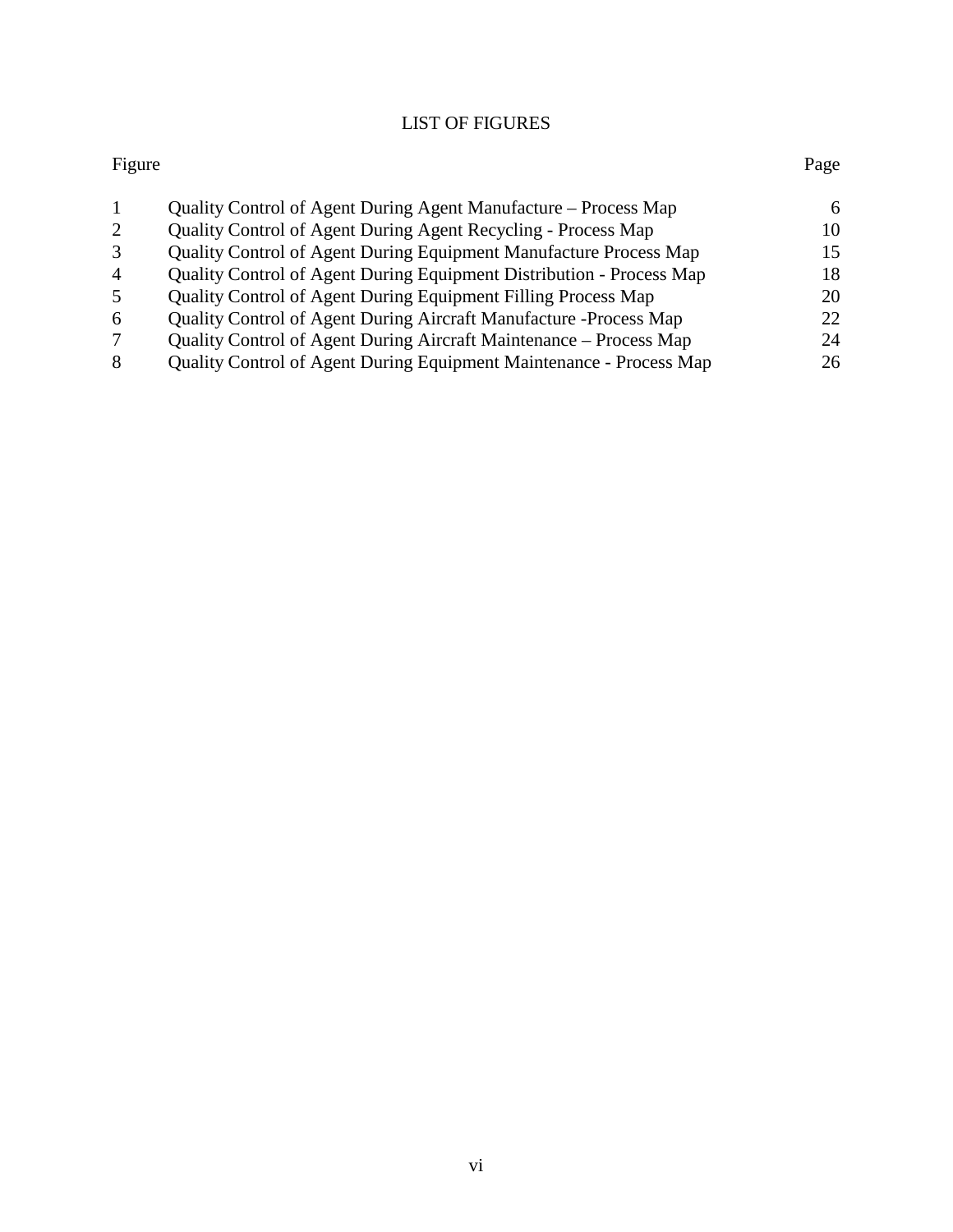### LIST OF TABLES

# Table Page 1 [Number of Participating Agent Manufacturing Organizations](#page-15-0) 5 2 [Number of Participating Agent Recycling and Test Laboratory Organizations](#page-18-0) 8<br>3 Number of Participating Equipment Manufacturers 13 [Number of Participating Equipment Manufacturers](#page-23-0) 13 4 [Number of Participating Equipment Distributors](#page-28-0) 18<br>5 Number of Participating Equipment Filling Organizations 19 [Number of Participating Equipment Filling Organizations](#page-29-0) 6 [Number of Participating Aircraft Manufacturing Organizations](#page-31-0) 21 7 [Number of Participating Aircraft Maintenance Organizations](#page-33-0) 23

8 [Number of Participating Equipment Maintenance Organizations](#page-35-0) 25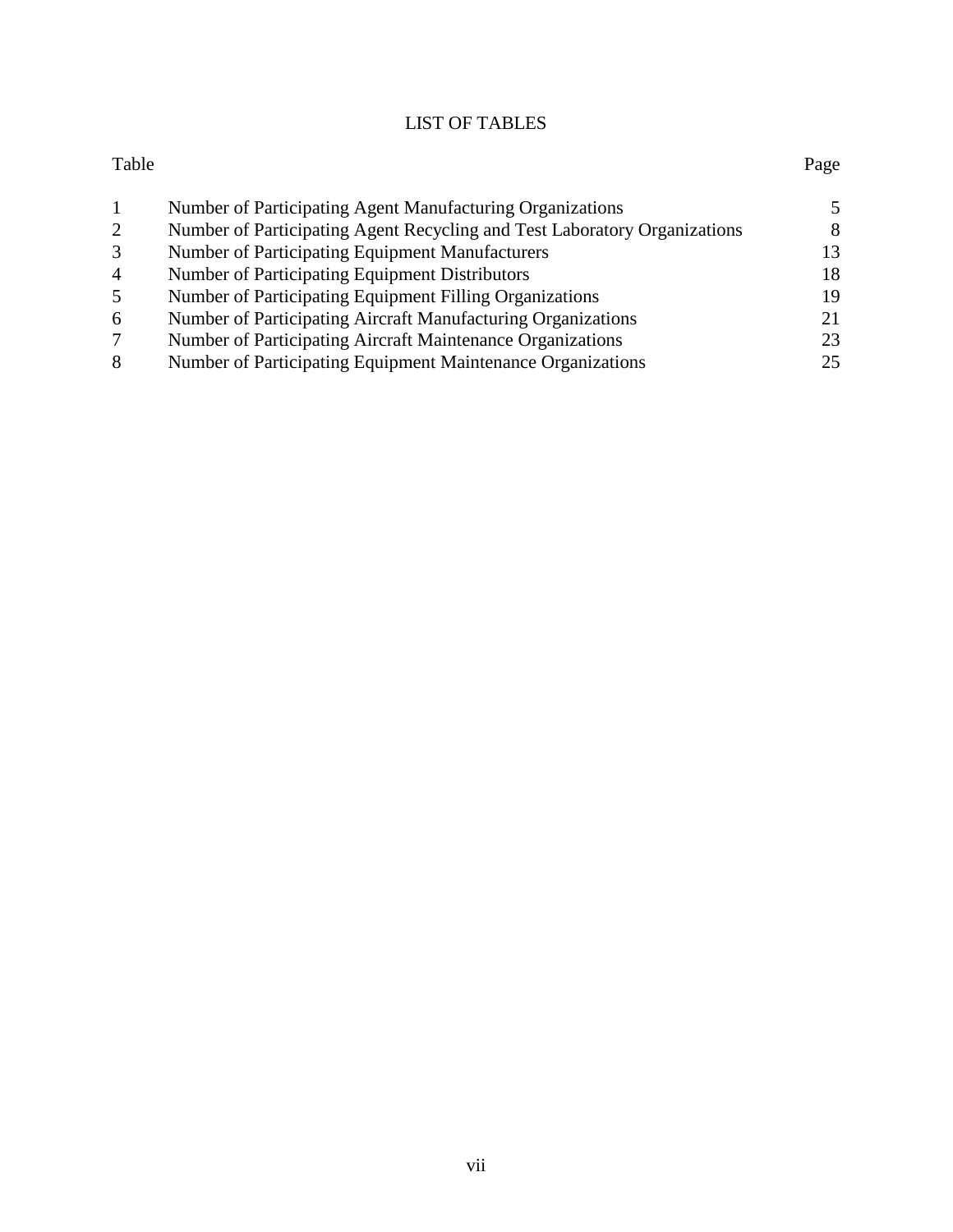# LIST OF ACRONYMS

| AD           | <b>Airworthiness Directive</b>                                        |
|--------------|-----------------------------------------------------------------------|
| <b>AMO</b>   | <b>Approved Maintenance Organization</b>                              |
| <b>APU</b>   | <b>Auxiliary Power Unit</b>                                           |
| <b>ARC</b>   | <b>Airworthiness Review Certificate</b>                               |
| <b>ASTM</b>  | American Society for Testing and Materials                            |
| <b>BCF</b>   | Bromochlorodifluoromethane                                            |
| <b>BTM</b>   | Bromotrifluoromethane (Halon 1301)                                    |
| $C$ of A     | <b>Certificate of Airworthiness</b>                                   |
| $C$ of $C$   | <b>Certificate of Conformity</b>                                      |
| <b>CAMO</b>  | Continuing Airworthiness Maintenance Organization                     |
| $CBrF_3$     | Bromotrifluoromethane                                                 |
| <b>CMM</b>   | <b>Component Maintenance Manual</b>                                   |
| <b>EASA</b>  | <b>European Aviation Safety Agency</b>                                |
| <b>FAA</b>   | <b>Federal Aviation Administration</b>                                |
| FM           | <b>Factory Mutual Research Corporation</b>                            |
| <b>HHFE</b>  | Hand Held Fire Extinguisher                                           |
| <b>ICA</b>   | <b>Instructions for Continued Airworthiness</b>                       |
| <b>ICAO</b>  | <b>International Civil Aviation Organization</b>                      |
| <b>MRO</b>   | Maintenance Repair Organization                                       |
| <b>OEM</b>   | Original Equipment Manufacturer                                       |
| ppm          | parts per million                                                     |
| <b>REACH</b> | Registration, Evaluation, Authorization, and Restriction of Chemicals |
| UL           | Underwriters Laboratory (USA)                                         |
| <b>ULC</b>   | <b>Underwriters Laboratory Canada</b>                                 |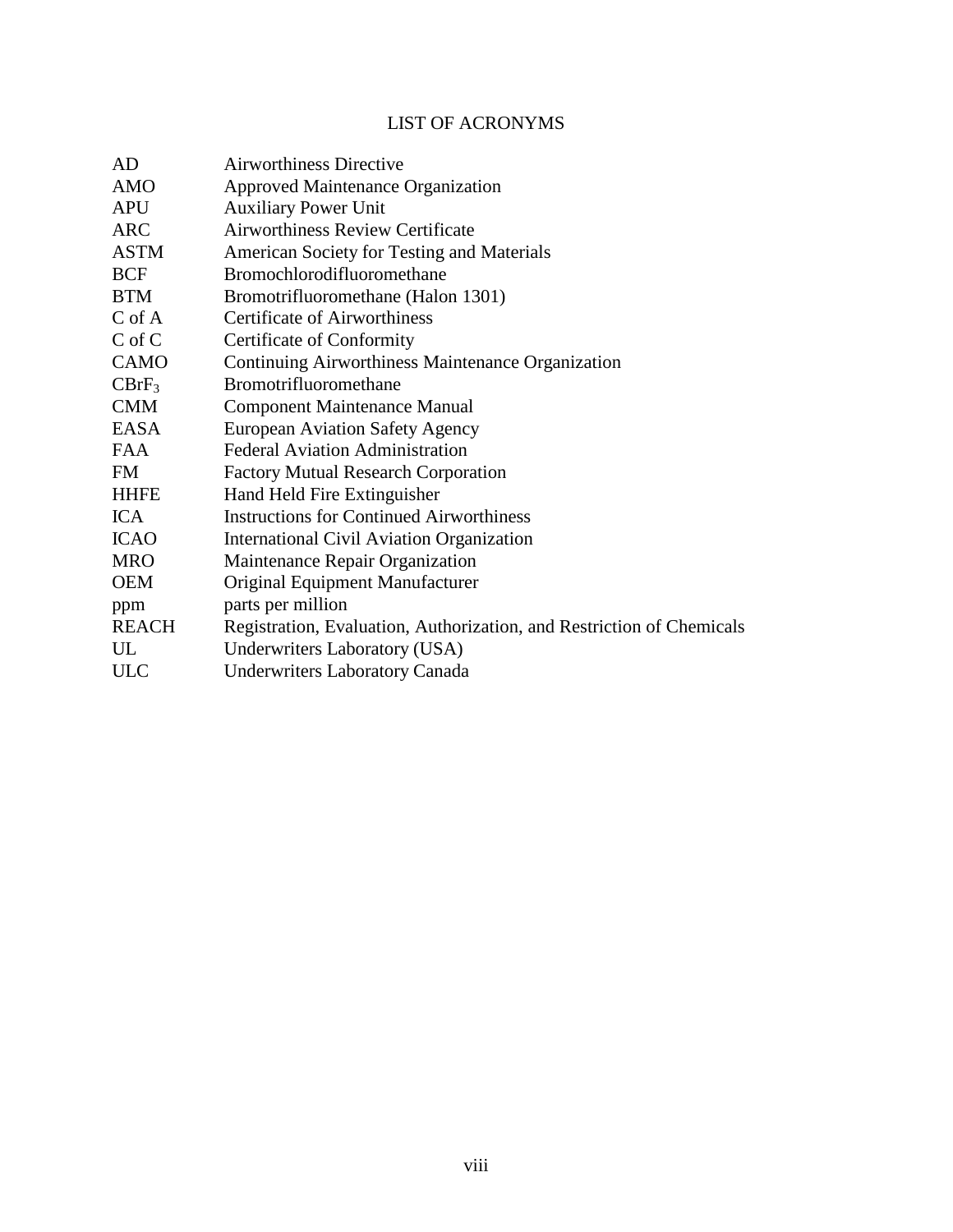#### EXECUTIVE SUMMARY

<span id="page-9-0"></span>There have been instances of halon fire extinguishers being carried on board airplanes, which have extinguishing agents that do not meet the prescribed standards regarding their composition. Sub-standard extinguishing and suppression agents have the potential to provide inadequate fire protection capability and may present a hazard to personnel if the gases contained in the extinguisher are toxic.

While halon extinguishants are to be phased out due to their ozone-depleting characteristics, the quality control process, currently used for any extinguishing agent used in hand held fire extinguishers and fire suppression systems, has been brought into question based on recent experience.

Transport Canada, the Federal Aviation Administration and the United Kingdom Civil Aviation Authority requested a study be carried out to review the procedures used in North America and Europe for the quality control of extinguishing agents in fire extinguishers and fire suppression systems, so that recommendations may be made as to optimised processes for future consideration by the airworthiness authorities and industry.

The primary risk of introducing sub-standard extinguishing agent occurs during initial production and again during recycling, and may affect both newly manufactured equipment and in-service equipment on board aircraft that may be maintained or replenished. The study did not find any examples of on aircraft charging of fire extinguishers or suppression systems. Therefore, once the appropriate agent is introduced into a hand held fire extinguisher or equipment for an on aircraft fire extinguishing or suppression system, the remainder of the quality assurance process does not involve any further quality control of the agent. The quality standard of the agent on board aircraft is currently primarily dependent on the adequacy of the agent manufacturer's or agent recycler's certification and quality assurance system. These agent manufacturers' and agent recyclers' processes have been examined as part of this study, together with those of extinguisher manufacturers, maintainers, and other organizations that may handle fire extinguishing/suppression equipment, in order to mitigate the risk of sub-standard agent being installed on operational aircraft.

In North America, the production activity for hand held and system fire extinguishers is overseen by Underwriters Laboratory in the USA, and, in Canada, by Underwriters Laboratory Canada. European fire extinguishing and fire suppression equipment manufacturers for the aviation market would generally be accredited with a Production Approval in accordance with EASA Part 21 Subpart G, issued by the competent Authority of the Member State.

This study found that manufacturers of fire extinguishing and suppression equipment in North America and Europe appreciate their obligation to assure the quality of fire extinguishing/suppression agents used to fill their products, prior to release to service. However, this is achieved in different ways; ranging from acceptance of the agent supplier's certification only, through to separate and independent recertification of samples for comparison with (prior issued) supplier test certificates. This is conducted by industry within a contractual relationship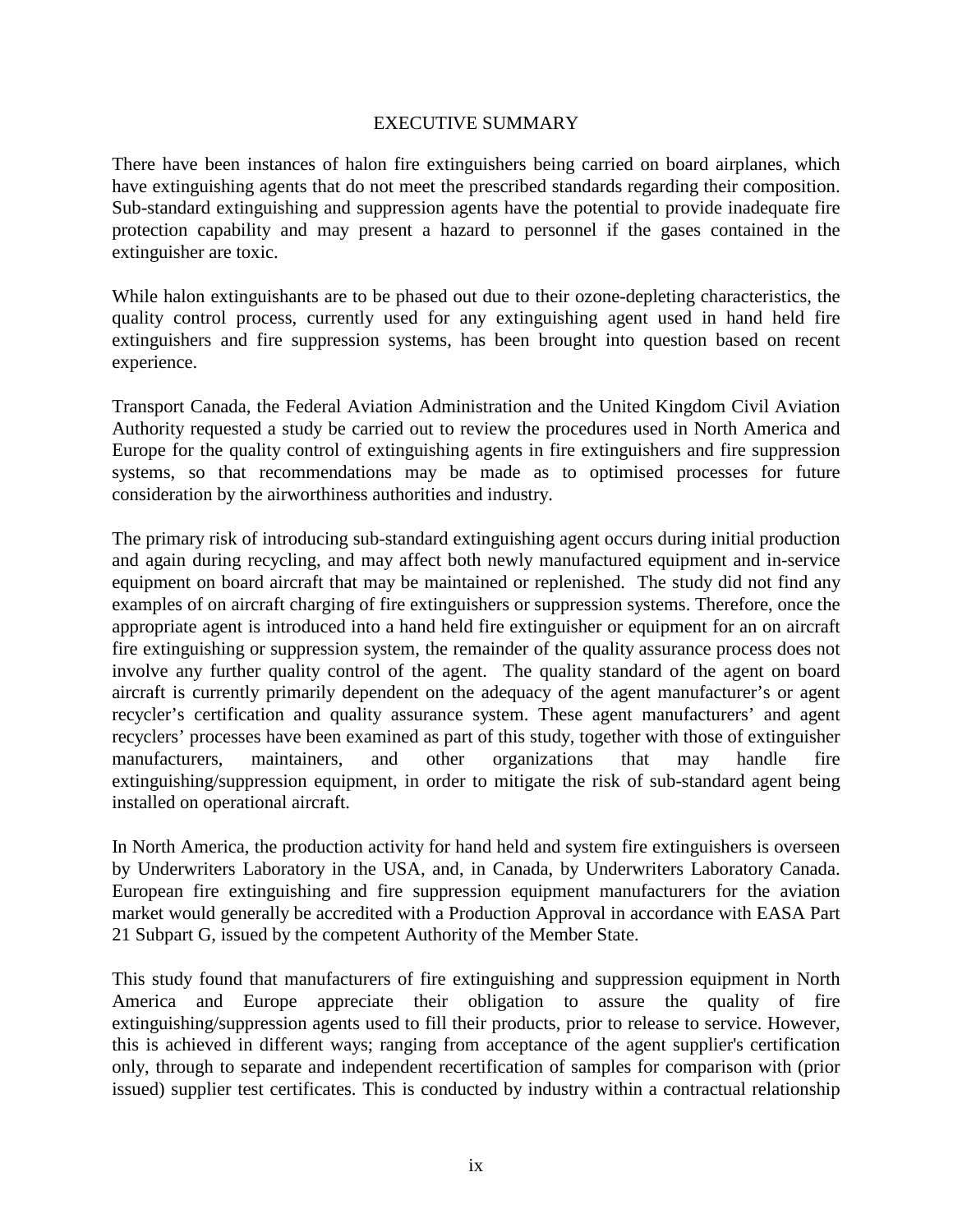rather than a regulatory requirement when fire extinguishing manufacturers rely on third party test laboratory certifications rather than test certificates provided by the agent supplier.

The study concludes that the obligation to control and confirm the acceptability of agent (whether new or recycled), which is contained in the equipment should fall to the original equipment manufacturer or any other organization responsible for filling equipment with the relevant agent. This obligation should include the requirement for analysis and securing of a test certificate from an accredited test laboratory for the agent to be used in the equipment. Various other recommendations are made, including those aimed at ensuring that oversight and process are harmonized between new production equipment and those that are maintained by recharging with agent by any organization during the service life of such equipment.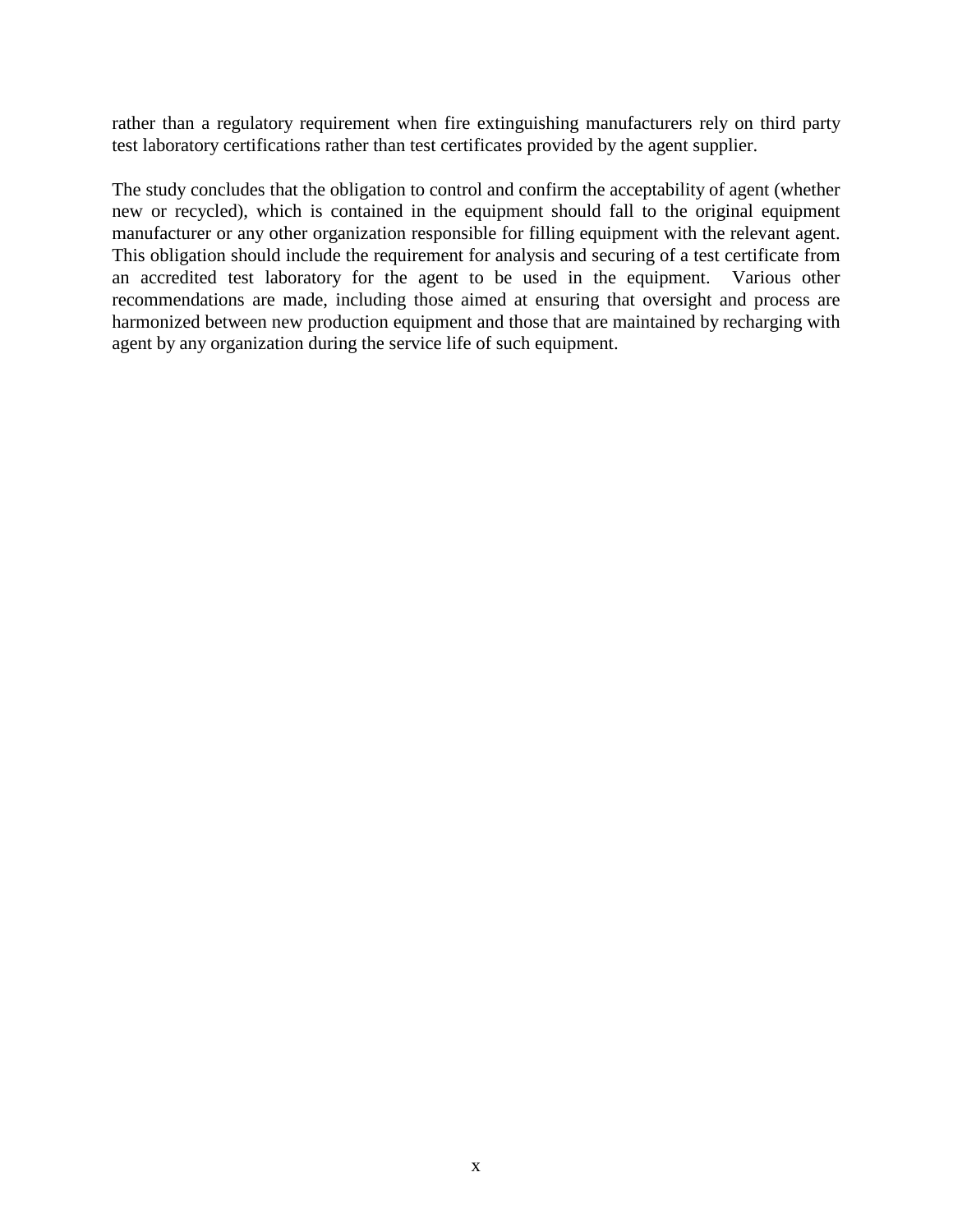### <span id="page-11-0"></span>1. INTRODUCTION.

Transport Canada, the Federal Aviation Administration, and the United Kingdom Civil Aviation Authority (hereafter referred to as the authorities) have requested a study be carried out to review the quality procedures used in North America and Europe for the quality control of agents used in fire extinguishing and suppression systems. This report contains the methodology, findings, conclusions and recommendations resulting from the study.

The study objectives were to investigate the existing quality control processes for fire extinguishing and suppression agents in North America and Europe so that recommendations might be made to standardize on best practice across the industry. These recommendations are intended to be used as a basis for optimized standards for future consideration by the authorities and industry. They are aimed at ensuring that the quality control processes are both cost effective and efficient, with changes to existing processes only being recommended if they result in a more effective control of fire extinguishing or suppressant agents.

The study addressed the approval process for both hand held fire extinguishers and agents used in on board systems.

### 2. BACKGROUND.

There have been instances of halon fire extinguishers being carried on board airplanes, which have extinguishants that do not meet the prescribed standards. Sub-standard extinguishants have the potential to provide inadequate fire protection capability and may present a hazard to personnel if the gases contained in the extinguisher are toxic. While halon extinguishants are to be phased out, due to their ozone-depleting characteristics, the quality control process currently used for extinguishing agents in hand held fire extinguishers and fire suppression systems has been brought into question based on recent experience.

On October 23, 2009, the European Aviation Safety Agency (EASA) published Safety Information Bulletin 2009-39 (reference 1) advising that significant quantities of Halon 1211 and Halon 1301 agent suspected to be outside the required specification had been supplied to the aviation industry for use in fire extinguishing equipment. This EASA action was based on advice from the UK Civil Aviation Authority that a UK based company had supplied contaminated fire extinguishing agent of varying purity to several companies involved in aircraft fire extinguishing equipment maintenance and/or manufacture.

Safety Information Bulletin 2009-39 was followed up on November 25, 2009, by an EASA Emergency Airworthiness Directive (AD) No. 2009-0251-E (reference 2) which went on to identify that the contaminated nature of the agent when used against a fire may lead to the release of toxic fumes possibly causing injury to aircraft occupants and/or may affect its fire-fighting capabilities.

In recognition of the EASA actions, the International Civil Aviation Organization (ICAO) issued a letter: AN3/25.1-10/2 (reference 3) on January 12, 2010, requesting states to "assess halon fire extinguishing supplies and take action as appropriate."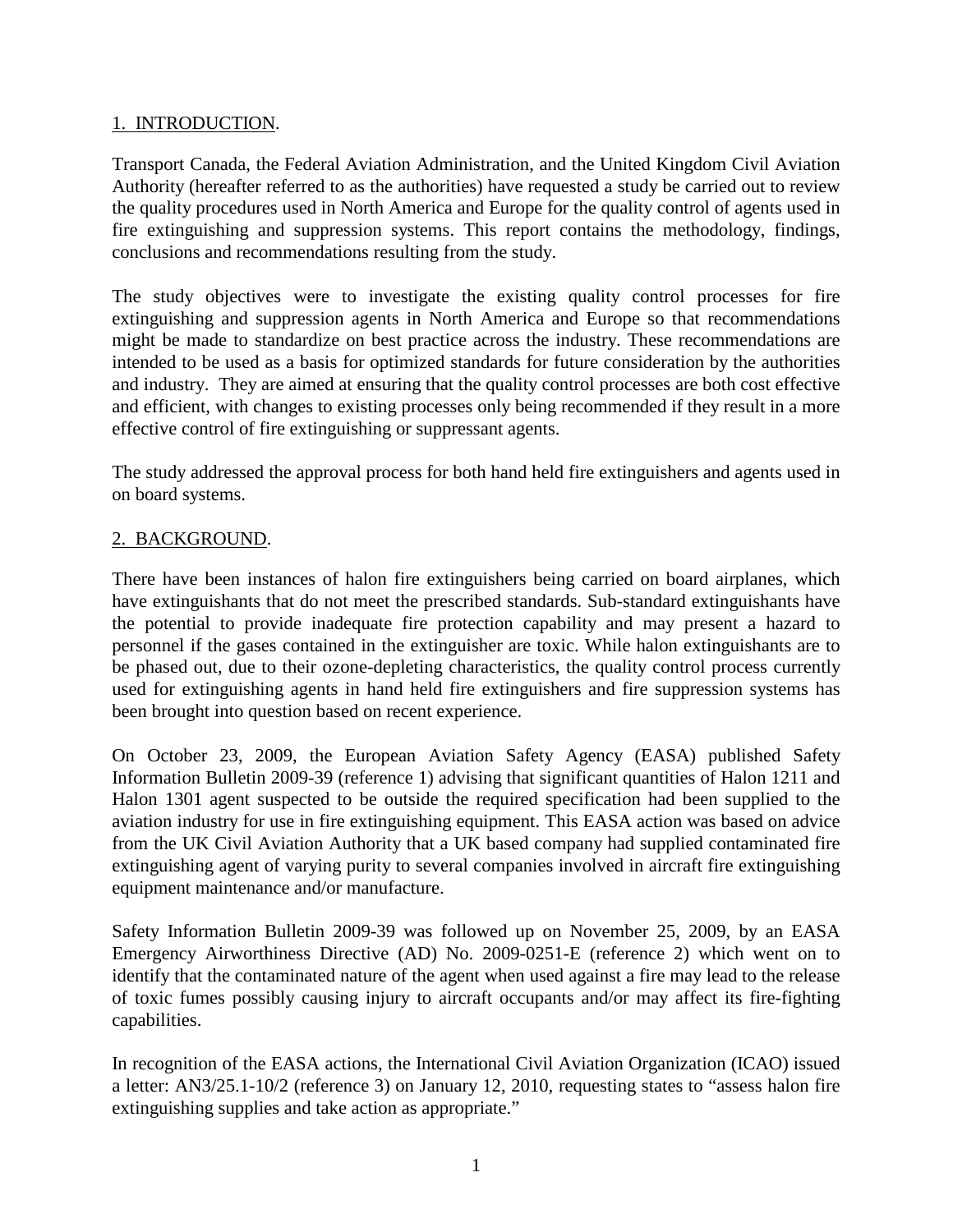<span id="page-12-0"></span>This letter contained the following recommendations, which are of interest in relation to the objectives of this study:

*a) States should require air operators, AMOs, aviation suppliers and manufacturers to verify the quality of halon in their possession or provided by suppliers, through effective testing or certification attesting to the quality of halon to an established and recognized international standard.* 

*b) States should require organizations involved in recycling of Halon 1211 or 1301 to demonstrate the quality of the recycled halon in their possession and their control of the Halon purity in the recycling process; and*

*c) States should require that the quality systems of air operators, AMOs, aviation suppliers and manufacturers provide a means for requesting from halon suppliers certification documentation attesting to the quality of halon to an established and recognized international standard.*

### 3. SCOPE.

This study is primarily based on the processes appropriate to halon extinguishers. However, other agents have also been considered.

Both hand held fire extinguishers and agents used in fire suppression systems have been addressed in the study.

The recommendations herein are intended to address the quality control process considered appropriate to all agents used on board airplanes.

#### 4. OBJECTIVES.

The broad objectives of the study are:

- 1) To investigate the quality processes and procedures, currently used in North America and Europe for the control of extinguishing and suppression agents intended for use in fire extinguishers and fire suppression systems on board aircraft and;
- 2) To make recommendations as to how these quality processes and procedures may be enhanced to mitigate the risk of fire extinguishing or fire suppression agents which do not meet the requisite Standards being installed on operational aircraft.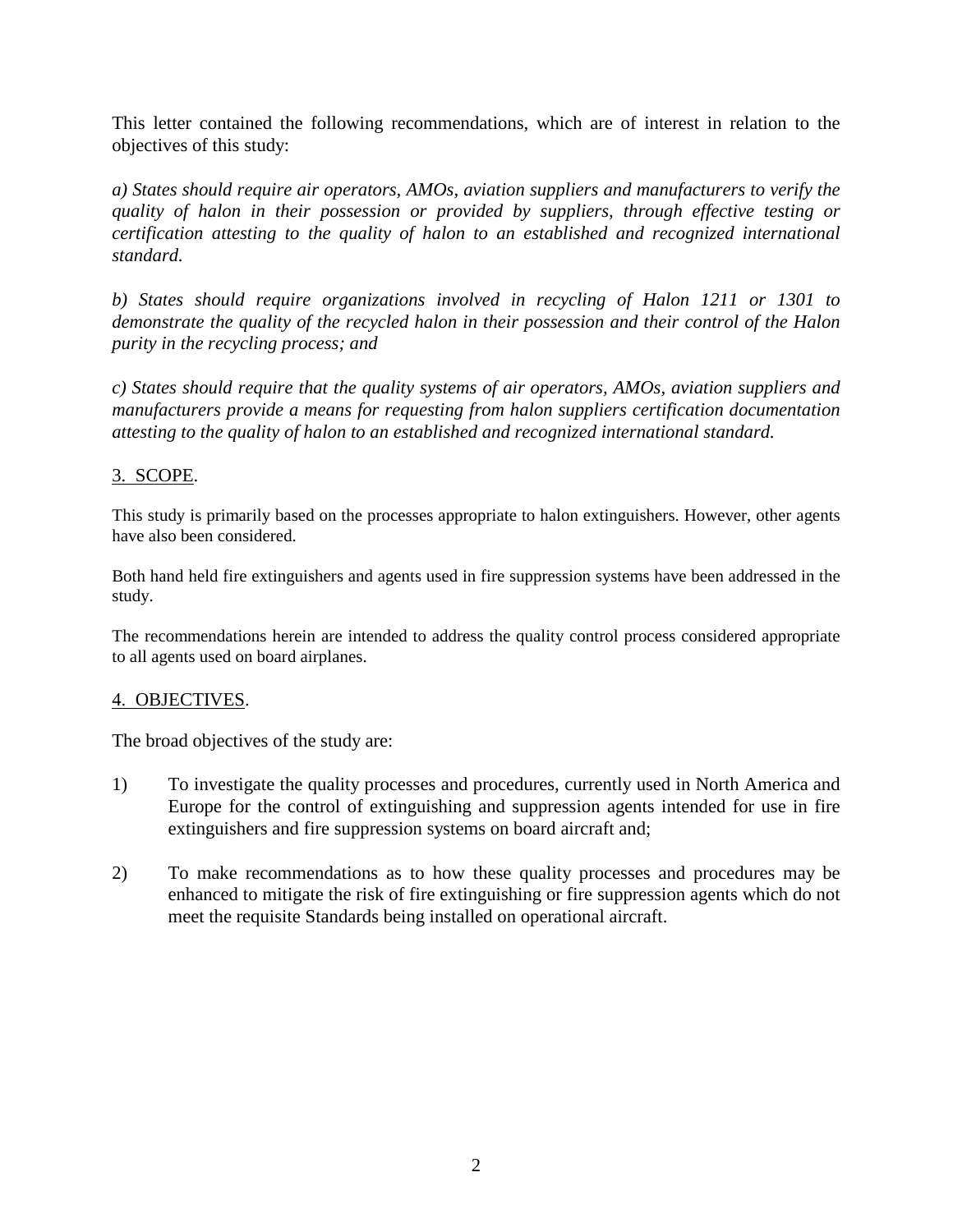### <span id="page-13-0"></span>5. METHODOLOGY.

### 5.1 PARTICIPATING ORGANIZATIONS.

The study has been informed by contributions from a range of organizations and agencies involved in the fire extinguishing and fire suppression agent industry including those that are installers or users of such equipment.

A table is provided in each appropriate section of this document which reflects the participation by relevant organizations. The number of organizations contacted was greater than those who eventually agreed to contribute to this activity.

#### 5.2 DATA GATHERING AND PROCESS MAPPING.

For the purposes of data gathering and process mapping, the following activities were carried out, the findings of which are contained in section 6:

- 1) Liaison with relevant industry participants in the manufacture of agents, in particular those involved in the recovery, recycling, and reclamation of halon, in order to establish the processes used that are intended to assure the quality of the agent dispatched for aviation applications.
- 2) Liaison with manufacturers of fire extinguishers and fire suppression system equipment in order to establish the processes used to assure the quality of the agent used for filling their respective equipment and the control of any agent recovered from in-service use.
- 3) Liaison with fire extinguisher and fire suppression system equipment distributors on the handling of equipment and the associated quality assurance procedures.
- 4) Liaison with fire extinguisher and fire suppression equipment maintenance organizations and those involved in the filling or recertification of fire extinguishing equipment returned from in-service use in order to confirm the processes applied to assure release of such equipment back to service in accordance with the relevant approved data.

Liaison with aircraft manufacturers, aircraft maintenance organizations, and airlines, in order to establish the control regime and specifications used for installation of fire extinguishing equipment used to satisfy the relevant type design or operational regulations.

#### 6. FINDINGS.

#### 6.1 INTRODUCTION.

The information provided in this section is the result of visits and telephone discussions conducted with the organizations participating in this study.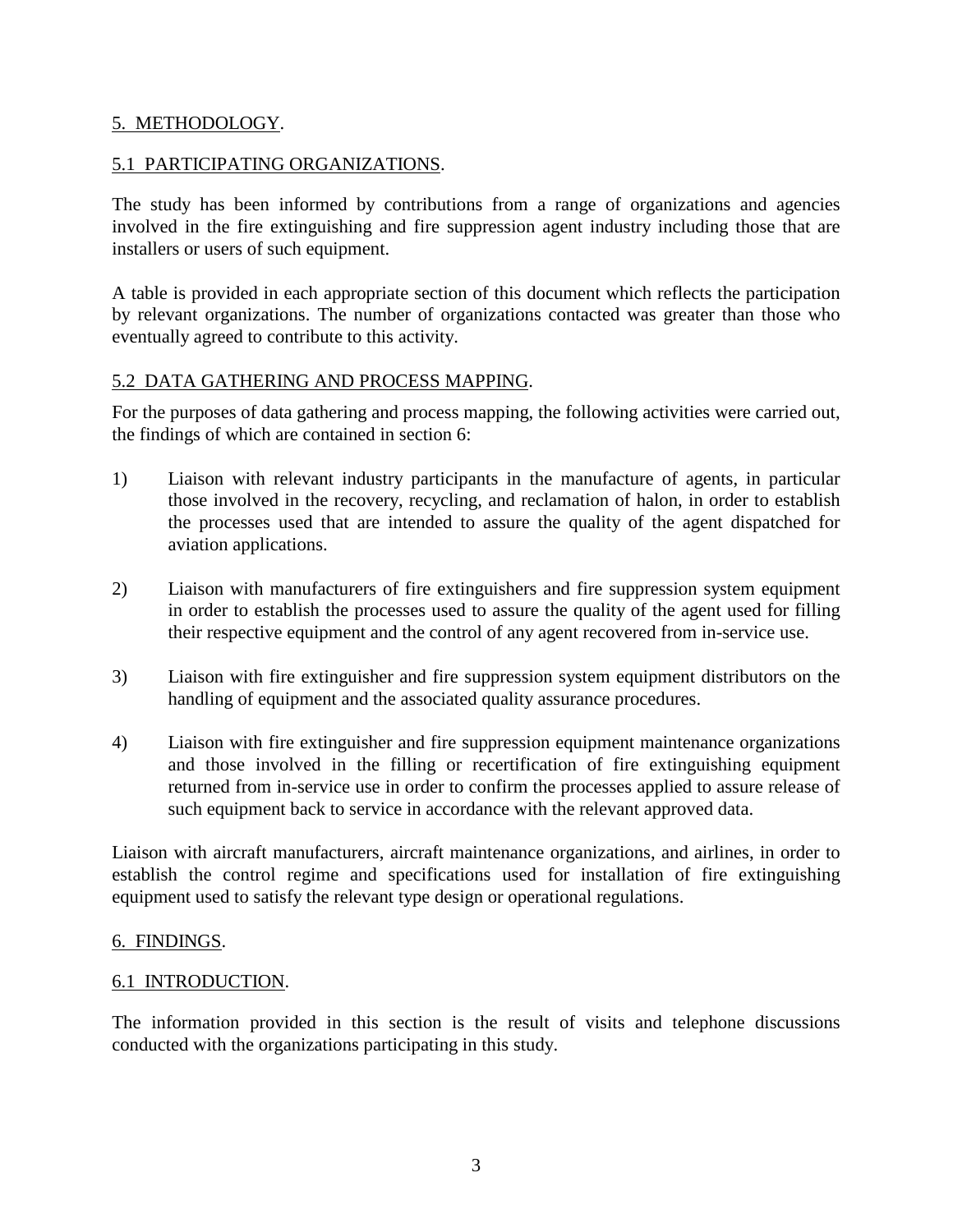<span id="page-14-0"></span>As part of the process mapping for quality control of the agent, the route was investigated from the agent manufacturer through to maintenance carried out on equipment after removal from an airplane.

The findings are, therefore, broken down into the various principal sectors as follows:

Section 6.2 - Quality Control of Agent during Agent Manufacture Section 6.3 - Quality Control of Agent during Agent Recycling and Testing Section 6.4 - Quality Control of Agent during Equipment Manufacture Section 6.5 - Quality Control of Agent during Equipment Distribution Section 6.6 - Quality Control of Agent during Equipment Filling (Empty Production Item) Section 6.7 - Quality Control of Agent during Aircraft Manufacture Section 6.8 - Quality Control of Agent during Aircraft Maintenance Section 6.9 - Quality Control of Agent during Equipment Maintenance

Each section contains information on the number and geographical location of participating organizations, a description of the outline certification process (illustrated by a process map), a discussion of the findings and concludes with sector specific recommendations.

# 6.2 QUALITY CONTROL OF AGENT DURING AGENT MANUFACTURE.

### 6.2.1 Introduction.

Since the establishment of the Montreal Protocol in  $1989<sup>1</sup>$  $1989<sup>1</sup>$ , which controlled the production of substances that deplete the ozone layer, such as halon, newly manufactured fire extinguishing and fire suppression agents (which includes halon replacements) are sometimes referred to as clean agents. Clean agents, where subject to recycling, could equally benefit from the recommendations contained in this study.

Agent manufacturers are invariably servicing a much wider market than aviation. In particular, they are engaged in the provision of agents to the wider firefighting market, in both commercial and domestic applications. The aviation targeted appliances are a very small part of an agent manufacturer's overall business.

There are a very limited number of providers of agent to the market. These agent manufacturing organizations do not carry any aviation authority accreditation nor are required to do so.

#### 6.2.2 Agent Manufacturer Participants.

Table 1 shows the number of participating agent manufacturing organizations in this study by geographical region.

<span id="page-14-1"></span> $\overline{a}$ 

 $<sup>1</sup>$  Since undergone seven revisions</sup>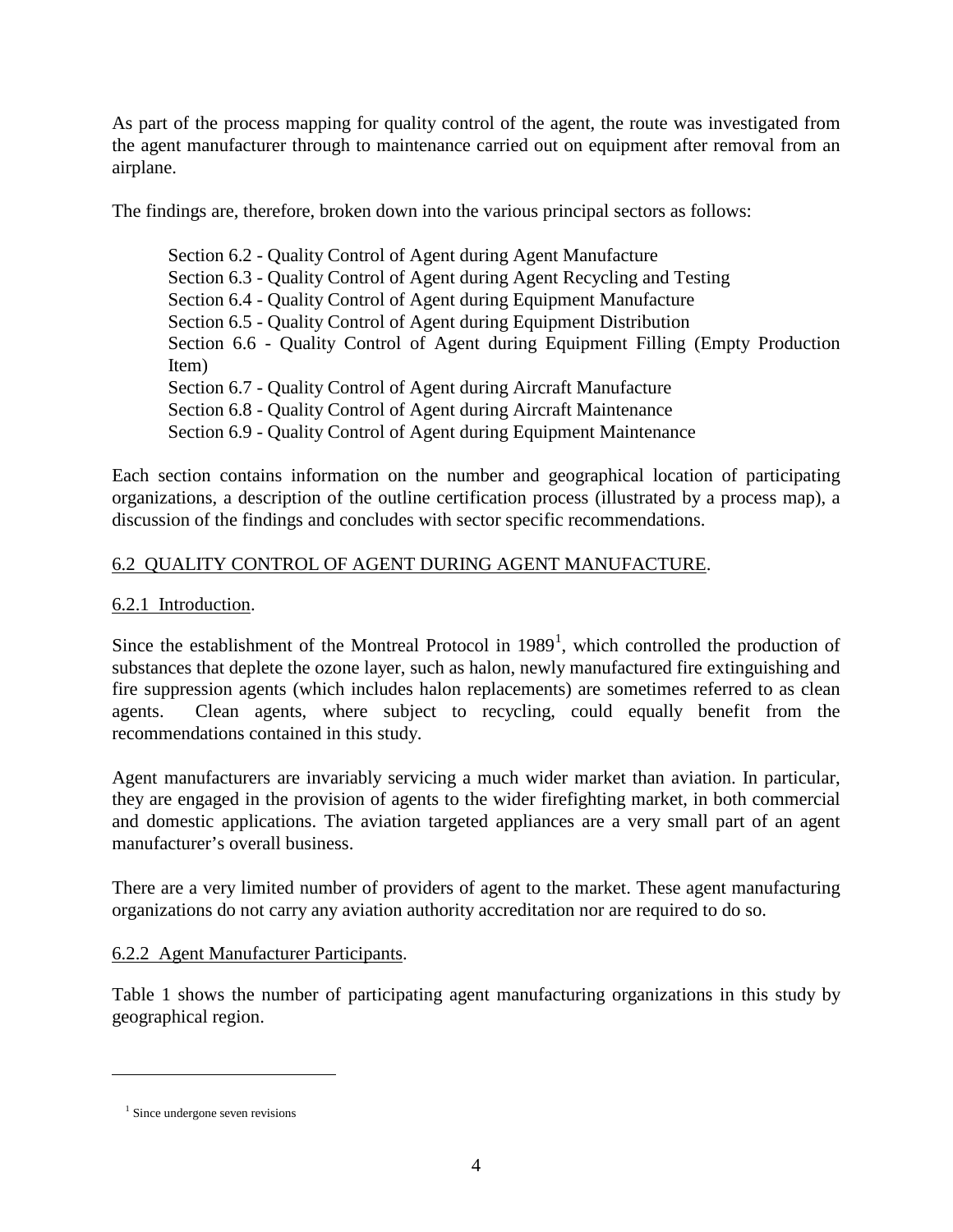|            | <b>Agent Manufacturing</b> |
|------------|----------------------------|
| Area       | Organizations              |
| Canada     |                            |
| <b>USA</b> |                            |
| Europe     |                            |

### <span id="page-15-0"></span>Table 1. Number of Participating Agent Manufacturing Organizations

### 6.2.3 Certification Process.

The processes employed are subject to quality control procedures which have been assessed by independent agencies resulting in accreditation such as ISO 9001, Underwriters Laboratory Canada, and Underwriters Laboratory (USA), or similar.

The study found that fire extinguishing and suppression agents are generally manufactured by organizations which by virtue of their size and operating practice have an in-house test laboratory capable of conducting sampling and certification of the quality of the agent produced.

There was no evidence found in North America or Europe to suggest that such certification is required to be verified by a third party organization prior to distribution of the manufactured agent to the customer.

When agents are released to fire extinguisher and fire suppression equipment manufacturers, this is supported by a test certificate against the associated Standard Specification (see listing below). These test certificates provide the results of the sample analysis which are based on the parameters delineated in the agent Standard Specification relevant to the agent type.

The common standards found to be used regarding halon were as follows:

| $1_{-}$<br>2.<br>3.<br>4.<br>5. | <b>ASTM D5632-08</b><br><b>ASTM D5632-12</b><br><b>ASTM D7673-10</b><br>ASTM D7673-10e1<br>ISO 7201-1 | - Standard Specification for Halon 1301<br>- Standard Specification for Halon 1301<br>- Standard Specification for Halon 1211<br>- Standard Specification for Halon 1211<br>- Specification for Halon 1211 and Halon 1301 (reference 8) | (reference 4)<br>(reference 5)<br>(reference 6)<br>(reference 7) |
|---------------------------------|-------------------------------------------------------------------------------------------------------|-----------------------------------------------------------------------------------------------------------------------------------------------------------------------------------------------------------------------------------------|------------------------------------------------------------------|
|---------------------------------|-------------------------------------------------------------------------------------------------------|-----------------------------------------------------------------------------------------------------------------------------------------------------------------------------------------------------------------------------------------|------------------------------------------------------------------|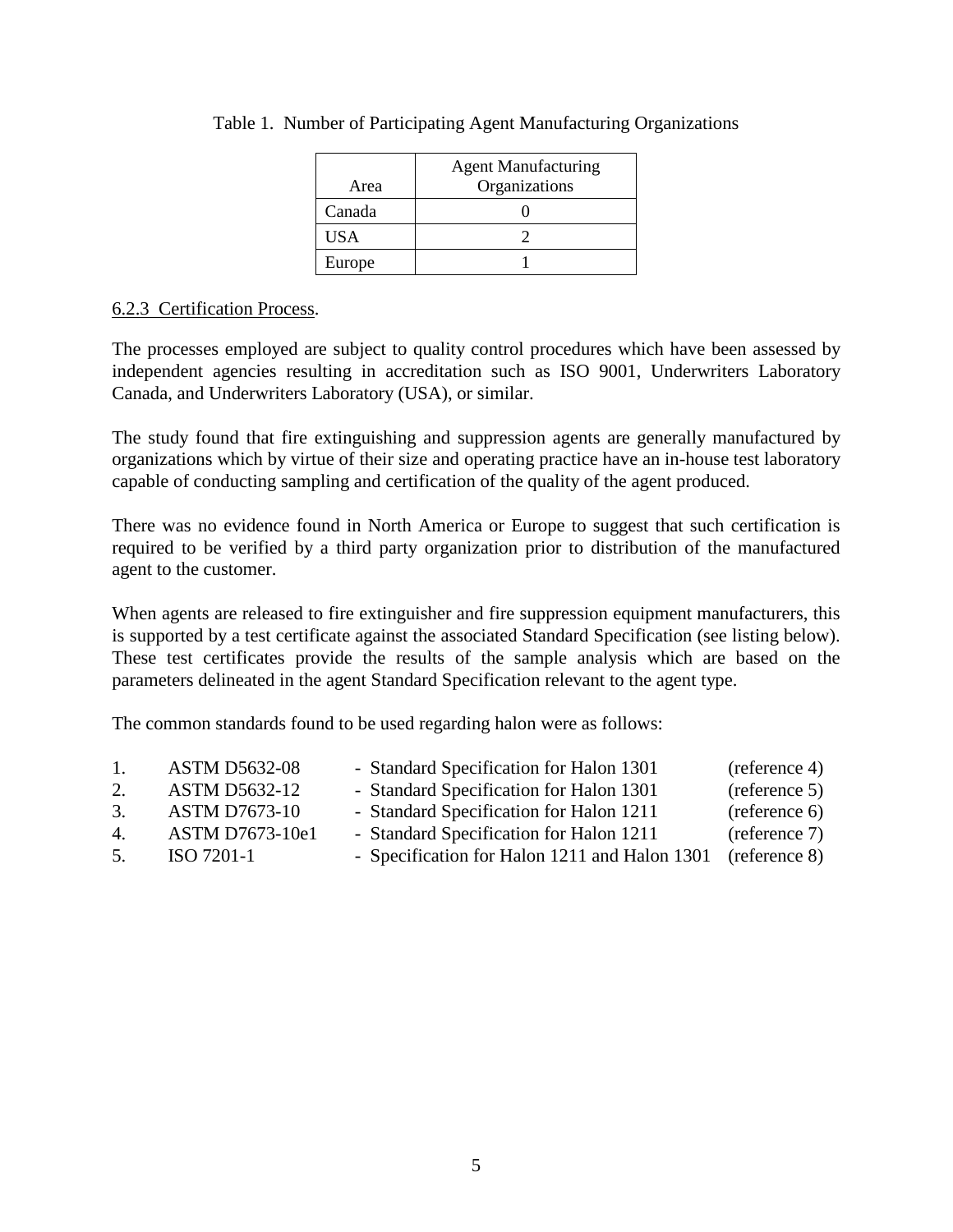### <span id="page-16-0"></span>6.2.4 Process Map.

A summary of the process for quality control of agent during agent manufacture is shown in figure 1.



Figure 1. Quality Control of Agent During Agent Manufacture – Process Map

# 6.2.5 Discussion on Findings.

Direct aviation authority oversight of agent manufacturers for the purpose of assuring the standard of agent manufactured is not carried out and, although feasible, this is an unattractive option. Direct aviation authority oversight is likely to drive significant cost into this area of the market with limited value added to the overall quality control process. It is also unlikely that the authorities would have the resources, or be willing to extend existing resources, to provide approval to such a specialist and limited area of the aviation product supply chain.

Underwriters Laboratory Canada and Underwriters Laboratory (USA) conduct oversight of agent manufacturers in Canada and the USA respectively, where the agents carry a ULC/UL listing. The study did not find an equivalent to ULC/UL operating oversight of agent manufacturers in Europe.

It is more appropriate that the obligation for establishing a satisfactory quality standard of the fire extinguishing or suppression agent is placed on the equipment manufacturers as an integral part of their supplier management activities.

Approved/accredited equipment manufacturers must demonstrate to the satisfaction of the authorities or accreditation body that they have adequate quality assurance procedures in place for the correct execution of their approved scope of work. Supplier controls are a matter of contract between the original equipment manufacturer and the agent manufacturer/recycler as to how this oversight obligation is executed in practice.

The matter of oversight of fire extinguisher or suppression equipment manufacturers is discussed in section 6.4.

### 6.2.6 Sector Specific Recommendations.

a) There should continue to be no requirement for agent manufacturers to have any specific authority accreditation.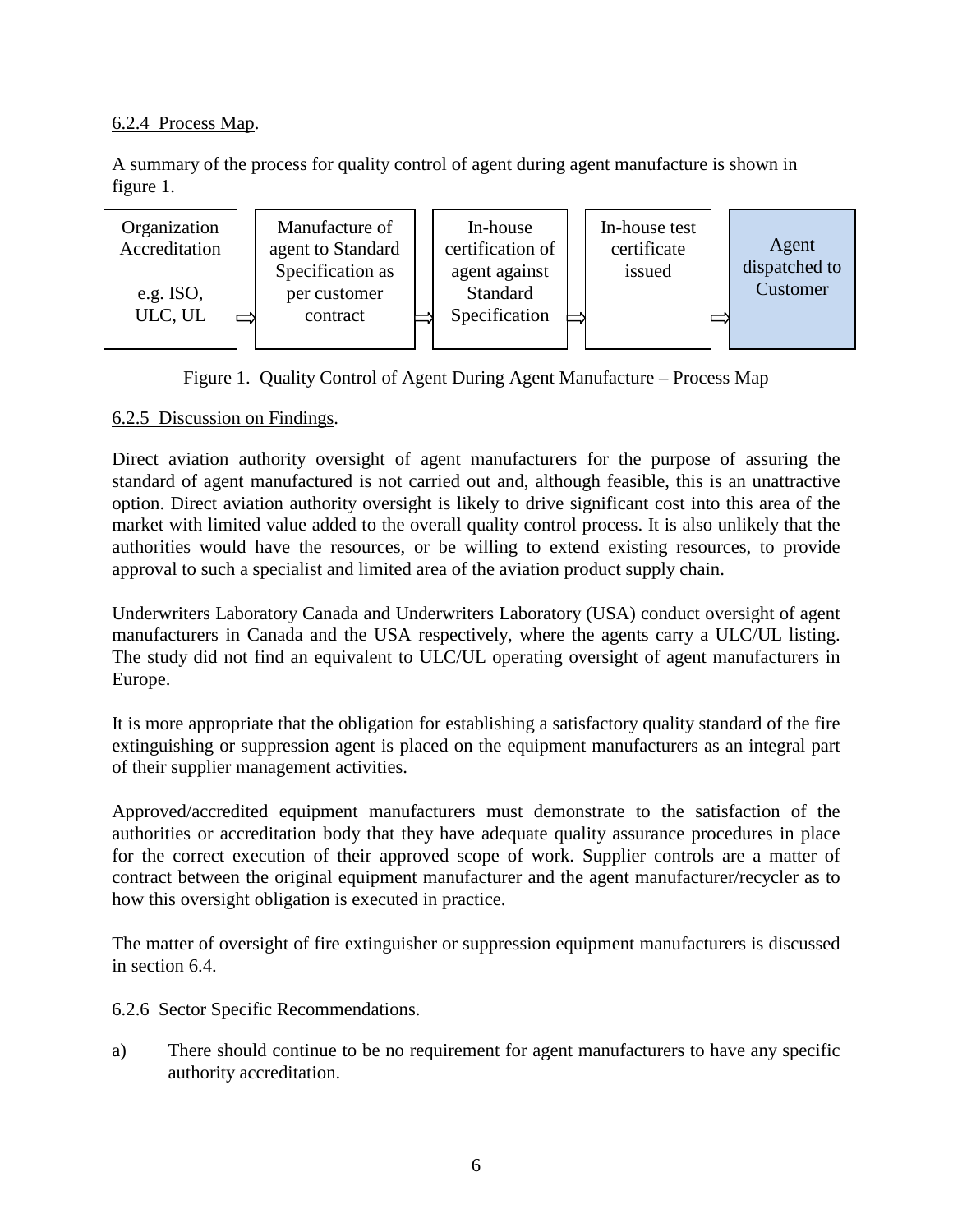- <span id="page-17-0"></span>b) The following obligations for demonstration of compliance should be the responsibility of the original equipment manufacturer or any other organization responsible for filling equipment when purchasing agent from an agent manufacturer:
	- i. The relevant agent Standard Specification against which the agent is to be certified should be clearly stated in the contract between the parties.
	- ii. The agent manufacturer should be required to confirm that the agent has been manufactured in compliance with the relevant agent Standard Specification.

### 6.3 QUALITY CONTROL OF AGENT DURING AGENT RECYCLING AND TESTING.

### 6.3.1 Introduction.

Halon has a high commercial potential in the recycling market, due to controls now in place after the Montreal Protocol. Halon is an effective agent for dealing with certain aircraft fire threats. Halon is the most common agent that is subject to recycling.

It may be useful to clarify terminology used within the overall recycling sector, which is consistent with Decision IV/24 of the United Nations Environmental Programme Ozone Secretariat, as follows:

- a. Recovery: The collection and storage of controlled substances from machinery, equipment, containment vessels, etc., during servicing or prior to disposal;
- b. Recycling: The re-use of a recovered controlled substance following a basic cleaning process such as filtering and drying. For refrigerants, recycling normally involves recharge back into equipment.
- c. Reclamation: The re-processing and upgrading of a recovered controlled substance through such mechanisms as filtering, drying, distillation and chemical treatment in order to restore the substance to a specified standard of performance.

However, the term recycling is used in this study as a collective to describe the generic process unless otherwise stated.

The study found that in North America and Europe the quality control processes applied to the recycling activity do not discriminate with respect to the agent being processed through them.

Import/export trade in halon has been restricted by national licensing and consequential financial implications of obtaining such licenses. Information provided during the study would suggest that contaminated halon from supplies originating outside of North America and Europe is not uncommon. Consequentially, agents to be recycled are treated by some recyclers as contaminated for quality control purposes, and they are recycled on this basis. A principal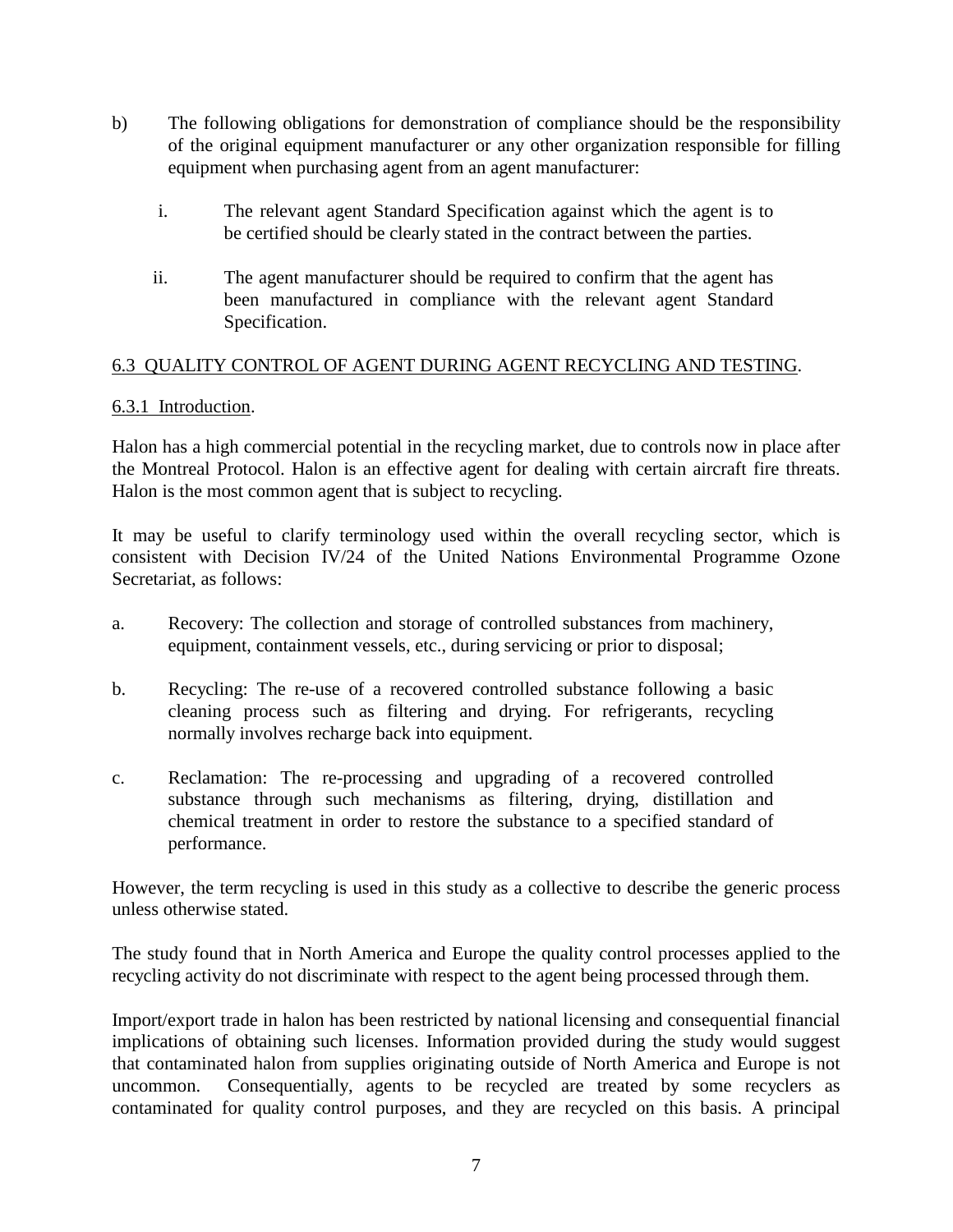<span id="page-18-0"></span>element of the recycling process is the removal of propellants from the agent and separation out of refrigerants.

Recycling organizations vary significantly in size and associated capabilities, and the difference in quality control processes affecting recycling capability and reclamation, in particular, flows from this.

Recycling organizations supplying the aviation market are not subject to the direct oversight of the authorities unless the organization has an approval for a scope separate to recycling of agent, for example, Production, Maintenance/Overhaul of aviation equipment.

Suppliers of recycled agent fall within the quality assurance management obligations of the equipment manufacturer and maintenance supplier.

The study noted that some recycling organizations will no longer accept orders for their product unless there is an independent test laboratory verification of the quality standard of the agent provided for in the contract and accepted by their customer. This was seen as a reaction to the equipment recall activity following the UK's 2012 Lyontech case where substandard agent was provided for use in aviation fire extinguishers.

6.3.2 Agent Recycling Organization and Test Laboratory Participants.

Table 2 shows the number of participating agent recycling and test laboratory organizations in this study by geographical region.

| Area   | <b>Agent Recycling</b><br>Organizations | <b>Test Laboratories</b> |
|--------|-----------------------------------------|--------------------------|
| Canada |                                         |                          |
| 'ISA   |                                         |                          |
| Europe |                                         |                          |

Table 2. Number of Participating Agent Recycling and Test Laboratory Organizations

#### 6.3.3 Certification Process.

<span id="page-18-1"></span> $\overline{a}$ 

Recycling companies in both North America and Europe that contributed to this study employ automated recovery and conditioning machines for halon  $(REACH<sup>2</sup>)$  $(REACH<sup>2</sup>)$  $(REACH<sup>2</sup>)$  to execute the clean-up process either from a position of known contamination or where it is necessary to refine a particular batch of agent to within the specification limits.

Different systems for storage or control of agents processed through the recycling organization's facilities were noted.

 $2$  Registration, Evaluation, Authorization & Restriction of Chemicals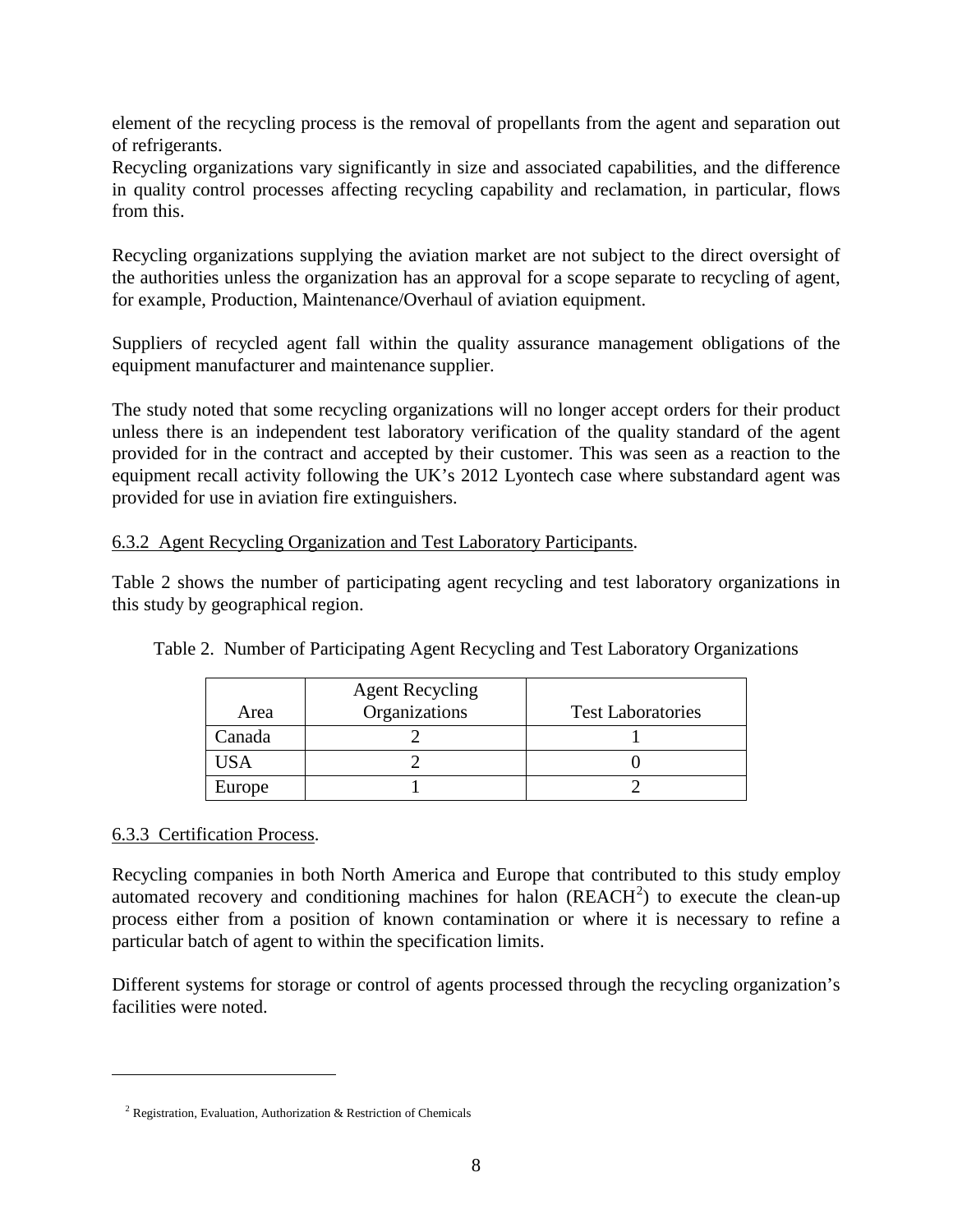Some companies in North America were found to transfer post recycled agent into a storage container that is used to satisfy their own internal demand or supplied to external customers. A sample of the agent is taken post recycling and prior to consolidation into the agent storage container. The storage container is then periodically sampled to confirm continued conformance to the specification requirements. This periodic sampling was identified to be one calendar month or as required during independent audit, such as part of an Underwriters Laboratory Canada or Underwriters Laboratory surveillance program.

Companies approached during the study that did not operate a storage container system provide sampling and associated certification for each batch container prior to dispatch.

The study found that in North America the distribution of recycled halon provided to manufacturers or filling organizations is sometimes carried out by separating a 1 ton container into 0.5 ton containers. Where this is the practice, the study found that the agent test certificate for the larger container was used to support the quality verification and dispatch of the smaller containers. Further sampling after filling the smaller containers was not done as part of the process.

The collection of agent samples requires a high degree of skill by the technician to avoid contamination of the sample. Water content contamination limits in halon at 10 ppm is a very restrictive parameter, and technicians were found to avoid undertaking sampling activity on wet days or for a particular period after the last rainfall in order to assure that samples were not contaminated by environmental conditions. The ASTM D5632 (reference 5), ASTM D7673 (reference 7), and ISO 7201-1 (reference 8) criteria are such that a technician breathing on test equipment may result in distortion of the test results.

Taking the test sample from the gas or liquid phase of the agent recycling process is significant in relation to the parameters of the Standard along with the associated temperature of the tank at the time the sample is taken. This data is recorded on a sample label or data sheet associated with the test sample.

The study found that third party test laboratories may be utilized to test samples supplied by the recycling organization (test laboratories may also be utilized by equipment manufacturers who do not have an in-house test laboratory). Test laboratories do not necessarily require the samples to be taken by their own technicians. Where the recycling organization has the responsibility of supplying agent samples to the test laboratory, the test laboratory is reliant on the accuracy of data recording by the recycling organization. Owing to the sensitivity of sampling methods, certain equipment manufacturers send their own representatives to their recycled agent supplier to conduct the sampling process themselves.

The equipment manufacturer's procedure for deciding whether to use a test certificate produced by the recycling organization or one produced by an independent third party test laboratory is not clear. A pass certification against the Standard by the independent test laboratory was found to be taken as the normal trigger for progressing the agent within the production system of the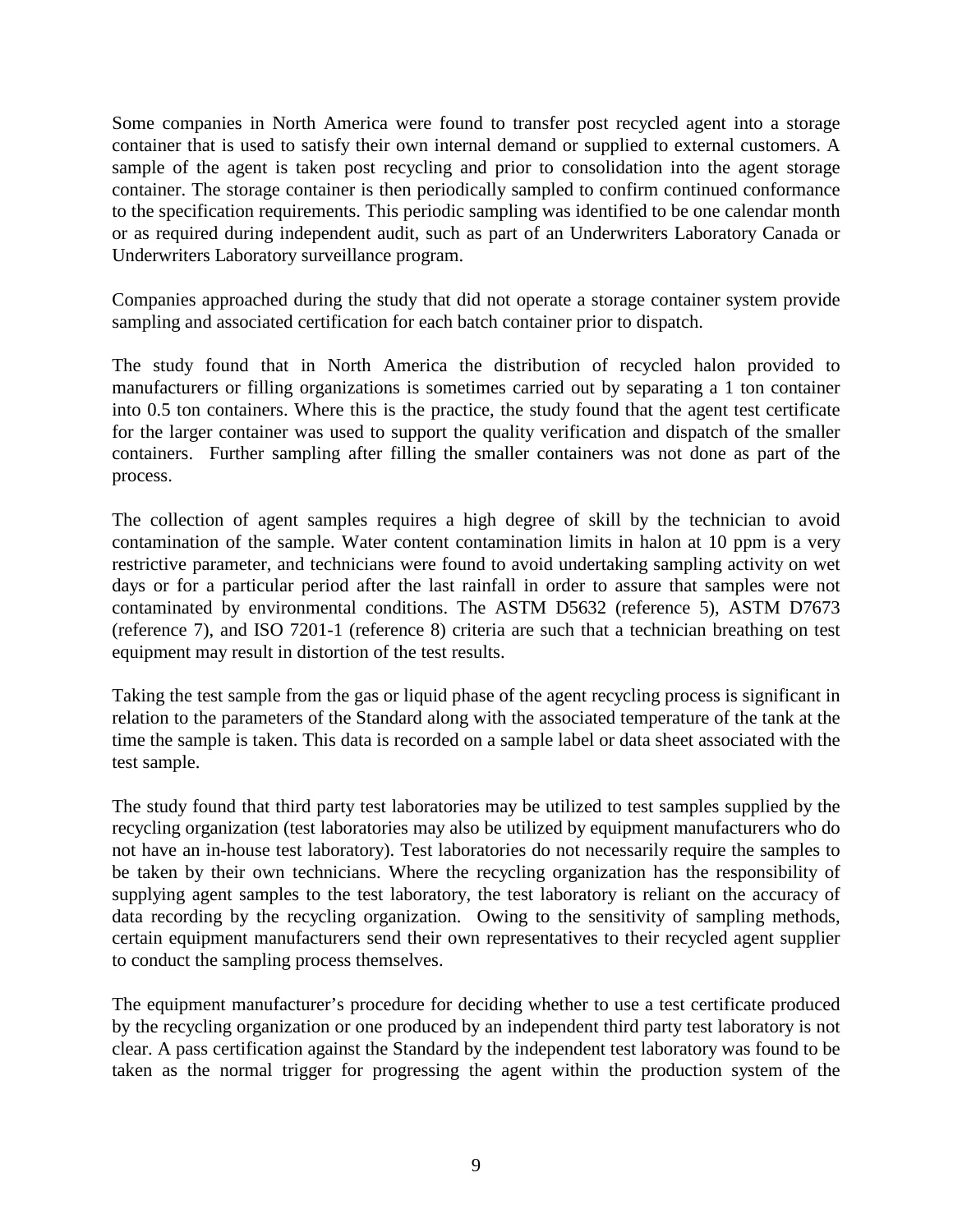<span id="page-20-0"></span>equipment manufacturer. Tests resulting in significant anomalies would be dealt with by liaison and investigation between the parties.

# 6.3.4 Process Map.

A summary of the process for quality control of agent during agent recycling is shown in figure  $2$ :



Figure 2. Quality Control of Agent During Agent Recycling - Process Map

# 6.3.5 Discussion on Findings.

The imposition of direct aviation authority oversight of agent recycling organizations for the purpose of assuring the standard of agent once recycled, although feasible, is an unattractive option. It would likely drive significant cost into this area of the market with limited value added to the overall quality control process. It is also unlikely that the authorities would have the capacity to provide approval to such a specialist and limited area of the aviation product supply chain.

It seems more appropriate that the obligation for establishing a satisfactory quality standard for the fire extinguishing or suppression agent is placed on those organizations responsible for filling fire extinguishing equipment, such as the equipment manufacturers, filling, or maintenance organizations as an integral part of their supplier management activities. Such organizations must demonstrate to the satisfaction of the authorities or accreditation body that they have adequate quality assurance procedures in place including the management of suppliers for the correct execution of their approved scope of work.

The most reliable confirmation of agent purity must be associated with direct sampling and testing of a particular batch of agent prior to its use in a particular application. The drawing down of batches of agent from a source container of agent may present a contamination risk to the derived agent. However, use of the test results from the source container during the certification process would not address the potential contamination risk. This risk could be mitigated or overcome by the equipment manufacturers' own commissioned testing of the particular batch prior to use of the agent in a particular application.

In respect of whether test certificates should be completed by independent test laboratories, it appears that there is no justification for this to become enforced by regulation. Where organizations possess the capability and competence to analyze agent samples and make the necessary certification within an acceptable quality assurance system, it is suggested that this should be allowed to continue. Where an organization does not possess such a capability, it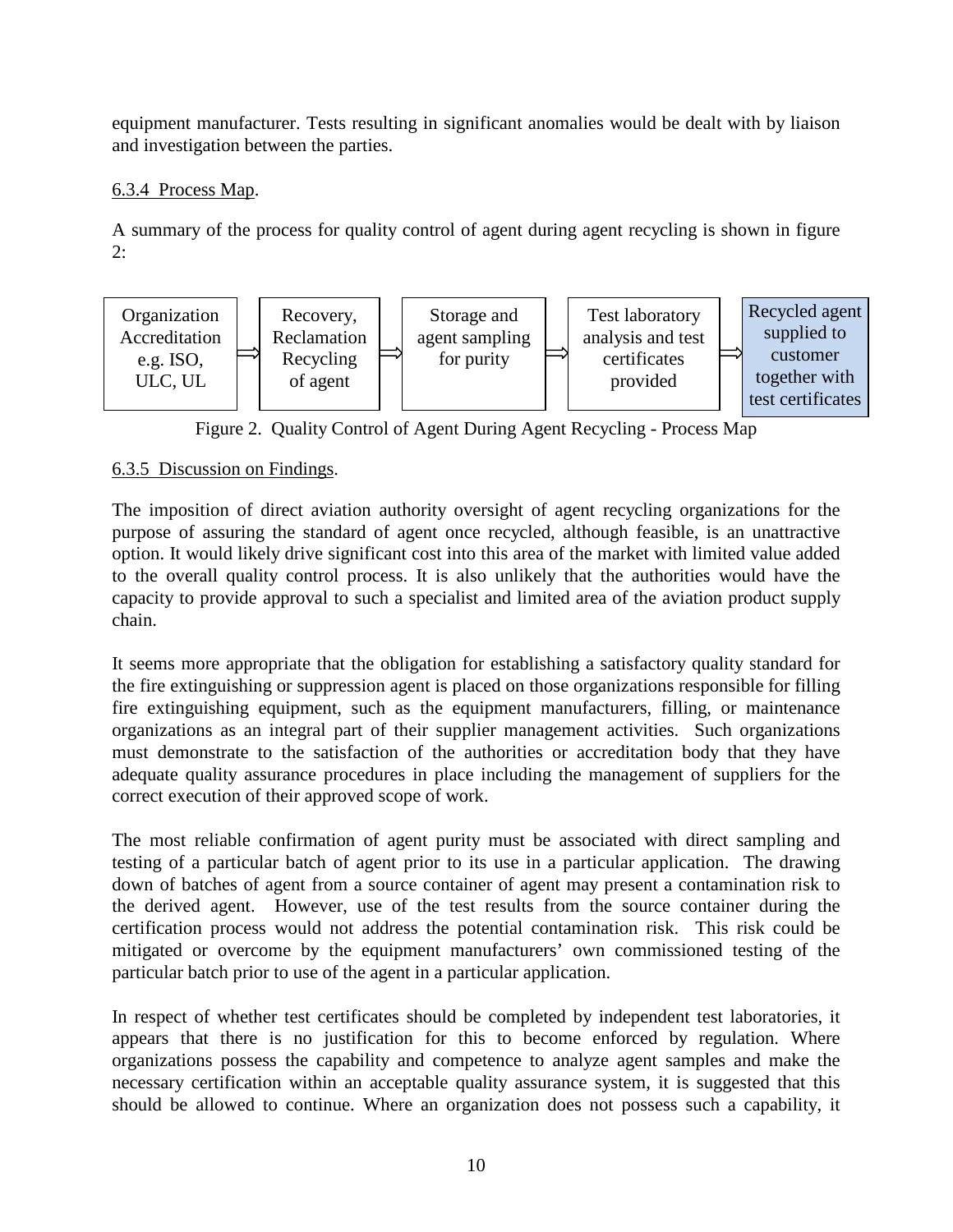<span id="page-21-0"></span>should fall to the organization to contract a suitably accredited test laboratory to conduct the work. This could be achieved by use of the Underwriters Laboratory accreditation system in North America. The study did not find any similar body in Europe providing the accreditation and oversight that is done in North America by Underwriters Laboratory Canada or Underwriters Laboratory. If such an accreditation was needed, EASA or the national airworthiness authority would be required to develop it.

The study also found instances of multiple test analyses and certifications being conducted on the same batch of agent. This is clearly a waste of resources. It is considered, therefore, that there may be economical savings to be made by the original equipment manufacturer clarifying where the burden of test certification is to be placed.

### 6.3.6 Sector Specific Recommendations.

- a) Test laboratories should be appropriately accredited directly by the authorities or by a nominated organization on their behalf, such as UL/ULC
- b) Agent sampling for the purpose of analysis and certification should be carried out by the test laboratory's own approved technicians or third party technicians who have been authorized under the test laboratory's accreditation.
- c) It should remain possible for approval/accreditation to be provided to an organization that recycles the agent to use in-house test laboratory facilities to produce agent test certificates provided it can be shown that there is sufficient independence between the production and quality control management activities so that analysis and test certification is protected from detrimental program pressures or commercial interests.
- d) Each batch (container) of agent intended to fill equipment should have a discrete test certificate.
- e) A review should be conducted to establish whether the specification for halon purity required by the standards is unnecessarily stringent for airworthiness considerations, in particular, the water contamination limit of 10ppm. This may enable more efficient recycling of halon reserves with particular benefit to hand held fire extinguishers.

### 6.4 QUALITY CONTROL OF AGENT DURING EQUIPMENT MANUFACTURE.

### 6.4.1 Introduction.

In Europe, companies engaged in the manufacture of fire extinguishing and fire suppression equipment which are released with conformity for airworthiness purposes (EASA Form 1), are approved under Part 21 – Subpart G Production Organization Approval. This approval is provided by the competent Authority of the Member State of the European Union.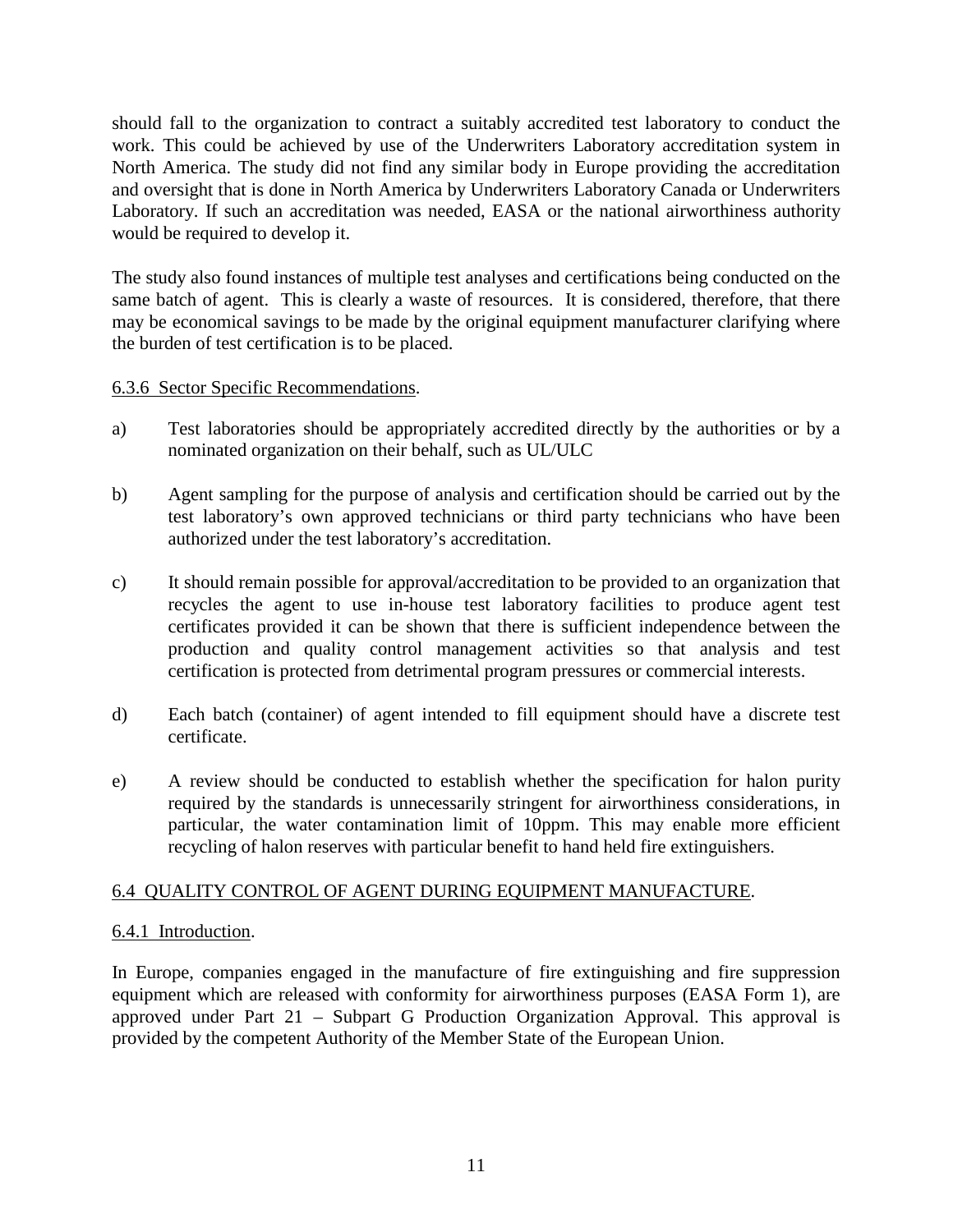<span id="page-22-0"></span>The company's quality control procedures supporting such an approval are administered by reference to the Production Organization Exposition and lower level procedures which are assessed initially by the competent authority and subject to revision approval controls.

In North America, companies may receive assessment and accreditation by an organization such as the Underwriters Laboratory Canada (ULC)/Underwriters Laboratory (UL) or Factory Mutual Research Corporation (FM) to allow an ULC/UL/FM approval reference may be applied to products being manufactured in accordance with the agreed standard and approved procedures. Within such agreements, the manufacturing organization retains quality control responsibility of its supply chain.

ULC/UL operates an extensive oversight program which includes field representatives who may typically be on-site at the manufacturers' facility 2-3 days per week depending on the volume of the relevant activity.

The ULC and UL accreditation systems are considered by UL to be harmonized. Mutual acceptability of products is not within the scope of this study. However, the study did find that the extent to which oversight is conducted on overhauled or serviced aviation products may differ between ULC and UL. For example, it is understood that in the USA, UL tags are not issued for overhauled or serviced aviation products and UL oversight generally does not extend to such activity. Discussions with ULC indicate that they do provide oversight and ULC tags for overhauled or serviced aviation products.

The study did not identify a requirement or regulation either in North America or Europe that obliges an equipment manufacturer to have a third party independent test laboratory certification for the quality standard of fire extinguishing or suppression agent.

There does not appear to be a requirement that hand held fire extinguishers supplied to the US aviation industry carry an airworthiness release (EASA Form 8130-3).

On-board fire extinguishing and suppression system equipment (other than hand held fire extinguishers manufactured under UL oversight as described above) are manufactured in Canada and the USA by organizations that have direct or delegated authority oversight.

The study did not find any organizations whose approval activities were based on the FM accreditation and differences between the UL and FM processes have not been assessed in this study.

### 6.4.2 Equipment Manufacturer Participants.

Table 3 shows the number of participating equipment manufacturers in this study by geographical region.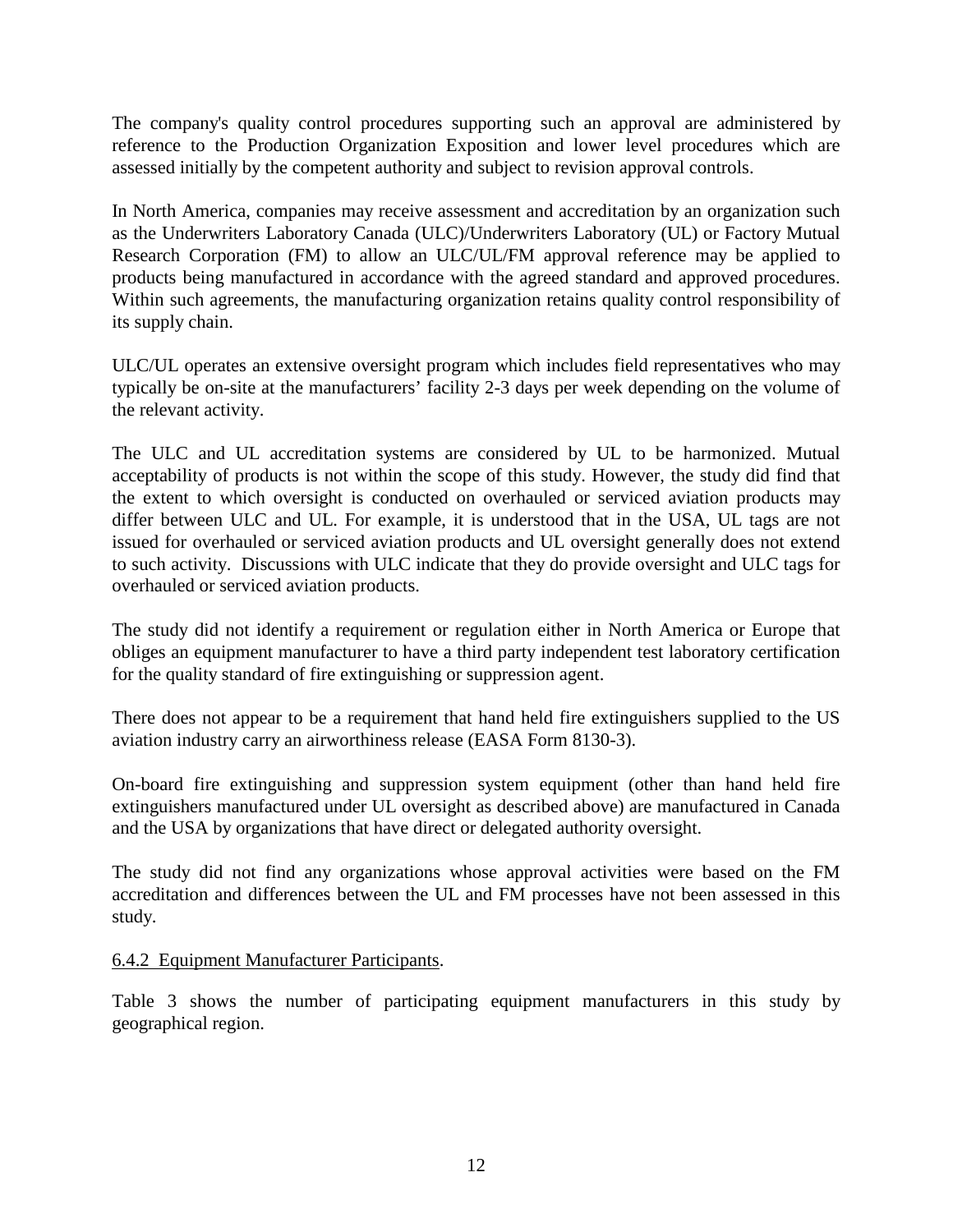|            | Equipment     |
|------------|---------------|
| Area       | Manufacturers |
| Canada     |               |
| <b>USA</b> |               |
| Europe     |               |

### <span id="page-23-0"></span>Table 3. Number of Participating Equipment Manufacturers

### 6.4.3 Certification Process.

Fire extinguisher and fire suppression equipment manufacturers that took part in the study place purchase orders on their extinguishing agent suppliers which identify the Standard specification to which the agent must be certified and these purchase orders, where necessary, include any additional conditions of supply.

After the Lyontech investigation, certain equipment manufacturers increased the level of confidence in the certifications provided by their recycled agent suppliers by insisting on a third party test laboratory sampling and testing the agent prior to dispatch to the equipment manufacturer. The study also found that in certain cases the same batch of agent was sampled and verified for compliance to the Standard specification by a further independent source when delivered to the equipment manufacturer. This resulted in three assessments of the same batch of agent prior to the agent being processed for use in production items or possibly four assessments where the equipment manufacturer also had their own capability for sample testing.

Various equipment manufacturers operate a system of utilizing a particular production apparatus for the filling of one type of agent only. This is not the case in all situations and filling of bottles with different agents is a selectable function in certain operations using the same filling apparatus in the production process.

It was found that the standard process is for hand held fire extinguishers and fire suppression equipment to be dispatched in a filled state. However, the study found an example where hand held fire extinguishers may be filled by an organization other than the manufacturer. In this case, empty units are supplied. The empty bottles are certified as such and carry a different part number than filled units for the purpose of conformity certification. Instructions for completion of the process are then normally provided by the equipment manufacturer to the filling organization in the form of instructions contained in a Component Maintenance Manual (CMM) or a document having similar approved content. The filling organization is then responsible for final certification of the product for release in an airworthy condition.

Hand held fire extinguishers and fire suppression system equipment may be sold to equipment distributors, directly to aircraft manufacturers, airlines, or other users.

Equipment returned to the manufacturer containing extinguishant is serviced in-house where the capability exists, or it is sent to a recycling organization for recovery, reclamation, and/or recycling of the agent as necessary.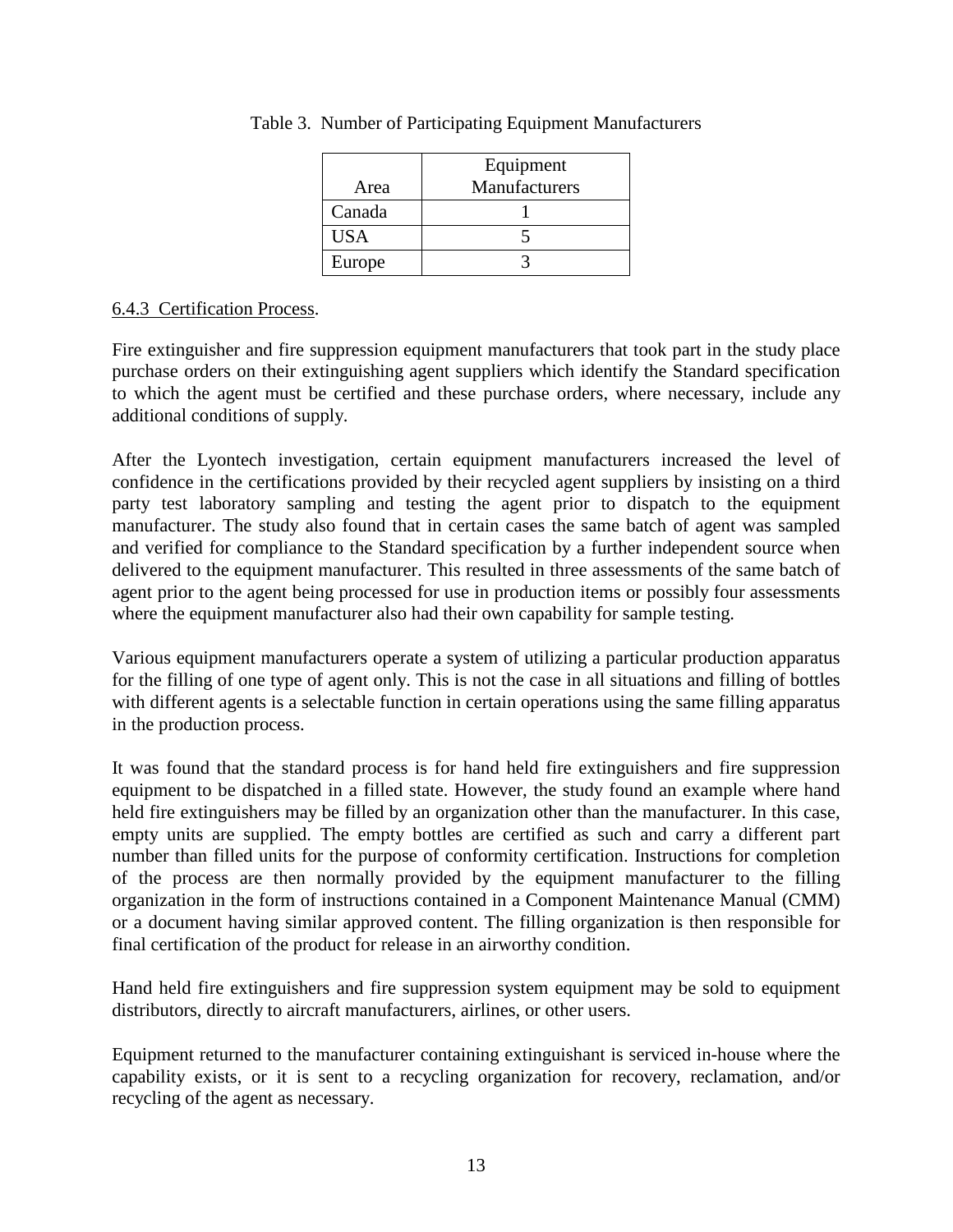<span id="page-24-0"></span>For those equipment manufacturers who do not conduct in-house recycling activities, agent recovered from returned equipment for forwarding to a recycling facility is stored separately from containers storing agent that is used for the filling new equipment.

The equipment manufacturers carry certain obligations within their production process for the quality of the complete item. In cases where multiple test certificates have been produced in the supply chain, it is left to the equipment manufacturers to make a determination as to which test certificate should be used if test results differ. However, the procedure for deciding which test certificate produced by the various parties should be used is not clear, and a pass certification against the specification Standard by an independent test laboratory is normally taken as the trigger for progressing the agent within the production system.

The study found that some equipment manufacturers will treat new production agent differently to recycled agent due to the perceived heritage of such products. Therefore, in relation to new production agent, reliance on the agent manufacturer's certification is made rather than invoking a condition for third party independent test laboratory certification as is commonly found in relation to recycled agent.

Fire extinguishing and suppression agent is generally delivered to the equipment manufacturers in 1 Tonne or 0.5 Tonne containers. The container is used to fill the equipment directly or in some cases may be split into smaller containers for ease of production purposes. Where this is the case, it was found that a further test or sample of the derived batches is made immediately prior to use in production by some organizations but not in others. This may be tested in-house or released to a third party independent test laboratory where a sample of the derived batch is taken.

One equipment manufacturer in North America was found to be supplied with the agent by their customer who directs them as to which equipment serials are to be filled with which batch of agent supplied.

Fire extinguishing or suppression equipment are dispatched from the manufacturer under a statement of conformity/Airworthiness Approval release/tag FAA Form 8130-3/EASA Form 1, and/or UL Tag where relevant in conformance to the approved design specification. Where such parts are intended for a particular aircraft type, this certification may also refer to the aircraft manufacturer's data to which conformity is being claimed.

### 6.4.4 Process Map.

A summary of the process for quality control of agent during equipment manufacture is shown in figure 3: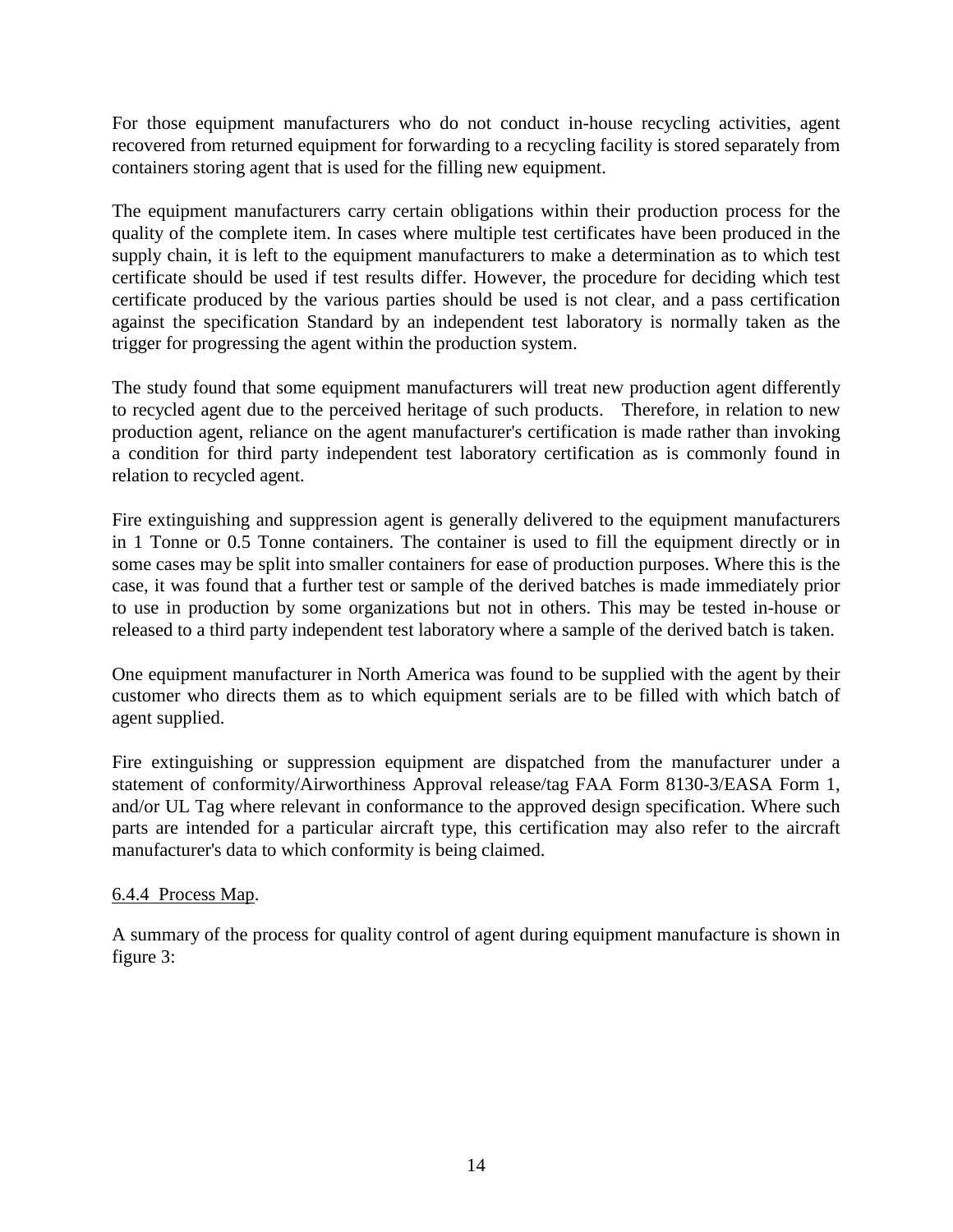<span id="page-25-0"></span>

Figure 3. Quality Control of Agent During Equipment Manufacture Process Map

# 6.4.5 Discussion on Findings.

The study did not find any current examples of on aircraft charging of fire extinguishers or suppression systems. Equipment is installed as a discrete unit and is maintained by replacement. This supports the concept that the only realistic point in the quality control process where the standard of the installed agent can be regulated is at the point of filling the extinguisher or equipment concerned.

It is therefore considered that the obligation to control and confirm the acceptability of agent (whether new or recycled), which is contained in the equipment should fall to the original equipment manufacturer, or any other organization responsible for filling equipment with the relevant agent.

Equipment manufacturers are generally subject to direct authority oversight or oversight by ULC/UL in North America and will have received a level of quality assurance review as part of their approval including their policy and procedures for the control of sub-contractors or suppliers. Where equipment is produced, the control of such products is reliant on the airworthiness release process if no UL assessment/listing is provided or available for the equipment concerned.

Where an equipment manufacturer has been approved for test certifications to be made by their in-house laboratory with the appropriate independence between the quality and production management functions, it would be difficult to justify why this arrangement which covers many aspects of aircraft and aeronautical product certification should not continue.

In light of the UK 2012 Lyontech case, it is considered that it would be good practice that equipment manufacturers treat the receipt of agent as contaminated and conduct their own inhouse analysis or contract a third party test laboratory directly once the agent is received into their facility. This is a practice the study found currently in operation by various equipment manufacturers.

It would also seem appropriate that, as a standard practice, the agent sampling for the purpose of analysis and certification by an in-house or third party test laboratory is carried out by the laboratory's own approved technicians or technicians authorized under their accreditation. This would ensure technician competence and provide accountability for the accuracy of test sampling and certification. It is acknowledged that organizations that choose to use a third party test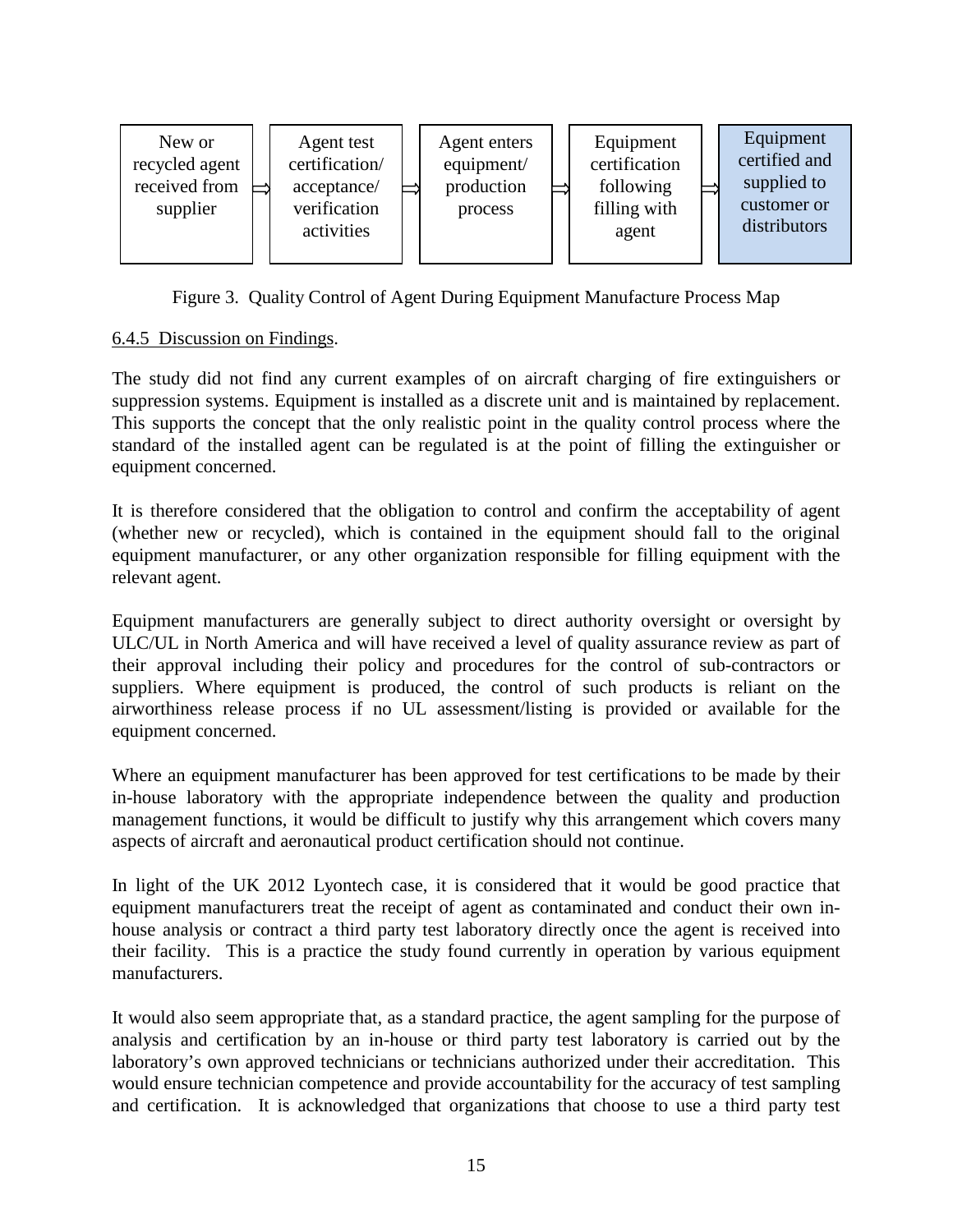<span id="page-26-0"></span>laboratory whether or not they have an internal testing capability may benefit from additional assurances from such third party independence.

Actions can be taken to avoid multiple sample test certificates for the same batch of agent. This can be done by the organization responsible for filling the equipment with agent by making a predetermination as to which test laboratory will produce the test certificate to be used for certification.

When multiple sample test certificates do exist in association with the same batch of agent and a pass/fail conflict is present, the organization responsible for filling equipment with the relevant agent should decide the level of assurance needed to resolve the conflict after investigation. This could involve testing by a third party test laboratory.

#### 6.4.6 Sector Specific Recommendations.

- a) It is recommended that the obligation to control and confirm the acceptability of agent (whether new or recycled), which is contained in the equipment should fall to the original equipment manufacturer or any other organization responsible for filling equipment with the relevant agent including the requirement for analysis and a test certificate for the agent to be issued from an accredited test laboratory.
- b) Organizations filling other manufacturers' equipment should have the same level of authority or UL/ULC oversight as the equipment manufacturer.
- c) For the purposes of quality control, agent supplied from an agent manufacturer or recycling organization should be processed as if it were potentially contaminated prior to securing a test certificate by the equipment manufacturer, certifying purity against the relevant Standard specification.
- d) Each batch (container) of agent intended for filling equipment should have a discrete test certificate.
- e) When the consolidation (banking) of agent is done, a test certificate should be secured for the consolidated agent prior to its use to fill equipment.
- f) It should remain acceptable for the equipment manufacturer to use in-house test laboratory facilities to produce agent test certificates provided it can be shown that there is sufficient independence between the production and quality control management activities such that analysis and test certification is protected from detrimental program pressures or commercial interests.
- g) Agent sampling for the purpose of analysis and certification should be carried out by the test laboratory's own approved technicians or third party technicians who have been authorized under the test laboratory's accreditation.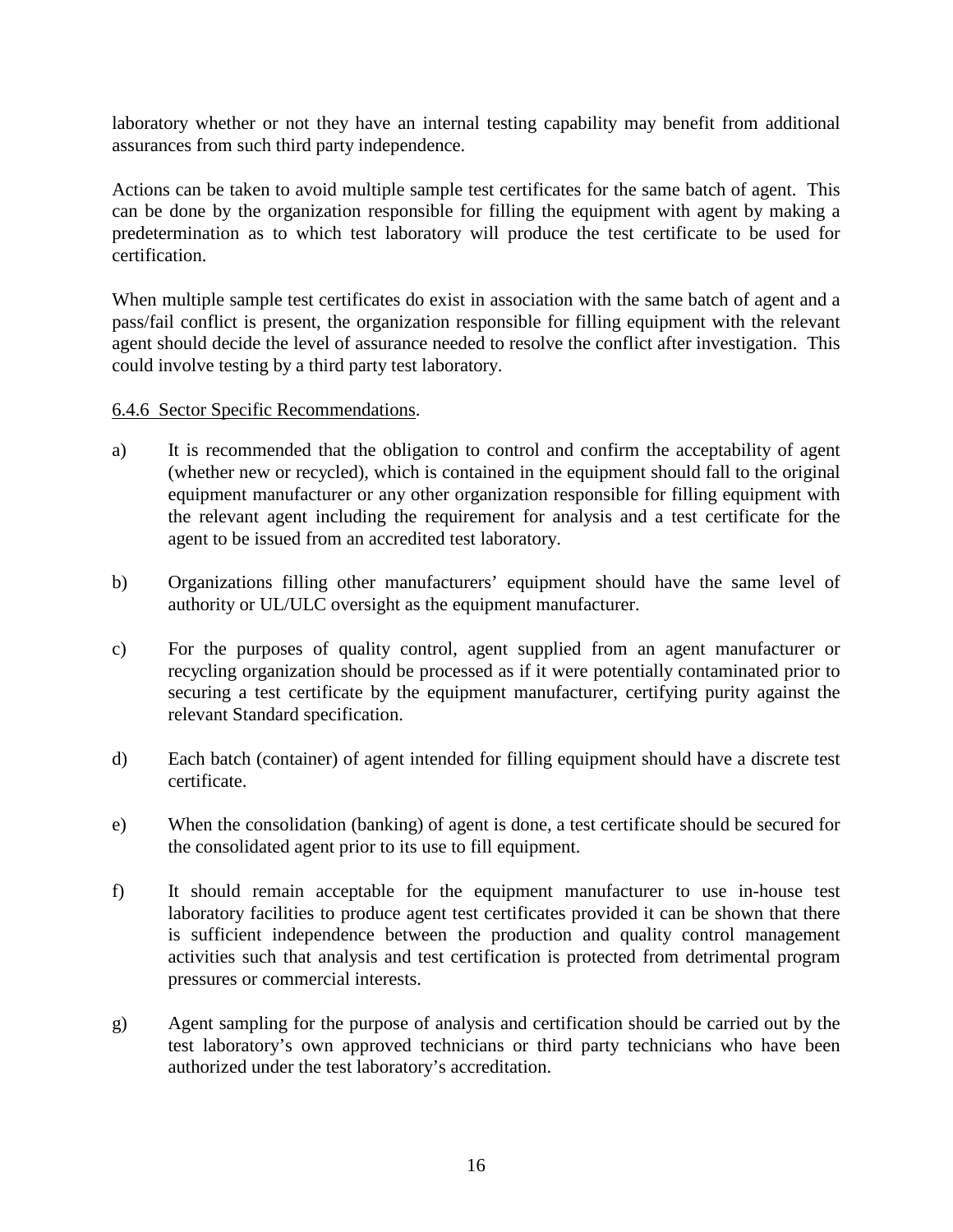- <span id="page-27-0"></span>h) When multiple sample test certificates do exist in association with the same batch of agent and a pass/fail conflict is present, it is recommended that the organization responsible for filling equipment with the relevant agent should decide the level of assurance needed to resolve the conflict after investigation. This could involve testing by a third party test laboratory.
- i) An assessment of the contamination risk associated with the filling of equipment from stations where the type of agent to be inserted is selectable should be conducted.
- j) The most desirable situation is that an EASA Form 1/FAA Form 8130-3, be provided with all fire extinguishing and suppression equipment providing reference to the test certificate issued by the accredited test laboratory for the batch of agent used (even when UL/ULC oversight is being conducted).
- k) If a requirement for an EASA Form 1/FAA Form 8130-3, is not to be imposed on all supplies of fire extinguishing and suppression equipment to the aviation market, consideration should be given to extension of UL oversight to surveillance of equipment maintenance activities on fire extinguishers and fire suppression equipment where appropriate.
- l) The European authorities should consider whether surveillance of approved organizations involved in the manufacture of fire extinguishers and suppression equipment in particular achieves the same level of control as that provided under the ULC/UL system in North America.

### 6.5 QUALITY CONTROL OF AGENT DURING EQUIPMENT DISTRIBUTION.

### 6.5.1 Introduction.

The existence of fire extinguishers or fire suppression equipment distributors is common in the industry both in North America and Europe. This operates as a matter of convenience for end users particularly where the original equipment manufacturer (OEM) is located in a different country.

Financial considerations in shipping of fire extinguishing and suppression equipment are such that the normal protocol is for customers to purchase new replacement items as opposed to having items replenished.

Distributors who receive partly discharged vessels from airlines, maintenance, or equipment maintenance organizations will usually return the item to the manufacturer for maintenance or seek to appropriately extract any remaining agent and dispose of the item when they are qualified to do so.

Shelf life considerations for distribution are not believed to be a significant issue as the products have a relatively high turnover.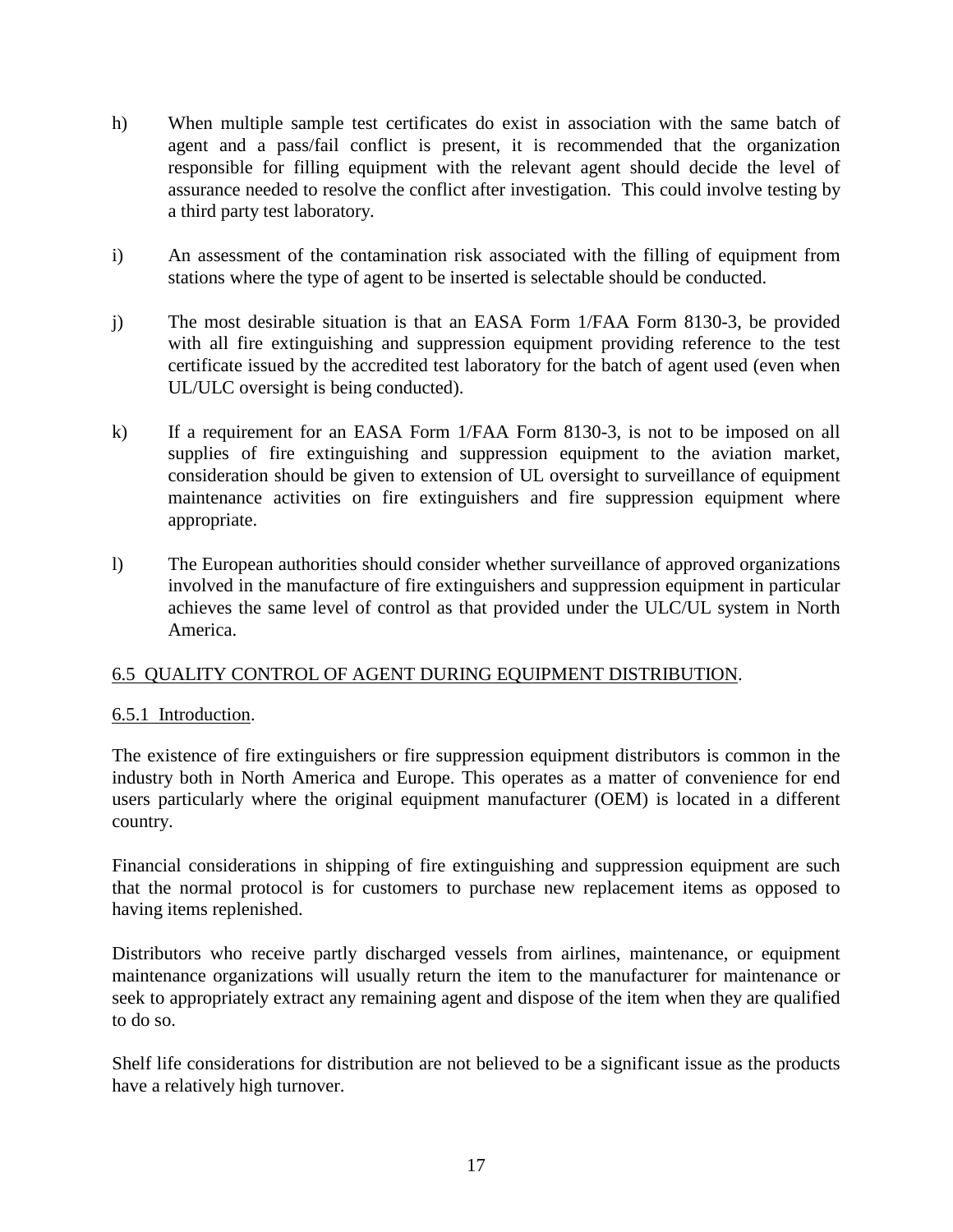### <span id="page-28-0"></span>6.5.2 Equipment Distributor Participants.

Table 4 shows the number of participating equipment distributors in this study by geographical region.

| Area   | <b>Equipment Distributors</b> |
|--------|-------------------------------|
| Canada |                               |
| USA    |                               |
| Europe |                               |

| Table 4. Number of Participating Equipment Distributors |  |  |  |  |  |  |
|---------------------------------------------------------|--|--|--|--|--|--|
|---------------------------------------------------------|--|--|--|--|--|--|

### 6.5.3 Certification Process.

The equipment distributors participating in this study simply pass on fire extinguishers or fire suppression equipment with the certification supplied by the manufacturer.

Within the distribution organizations, the normal quality control process followed is that the distributor's own quality procedures will provide for a comprehensive recording of the equipment's origin, its certification, and dispatch destination. This process is useful but is not operated universally. However, tracing records by distributors are not the only source available for tracking products which make their way onto aircraft, since these are responsibilities of production and maintenance organizations.

#### 6.5.4 Process Map.

A summary of the outline process for quality control of agent during equipment distribution is shown in figure 4.



Figure 4. Quality Control of Agent During Equipment Distribution - Process Map

#### 6.5.5 Discussion on Findings.

Distribution organizations are simply a step in the process and invariably depend on the certification activities carried out by the equipment manufacturers to support their transfer of airworthy products.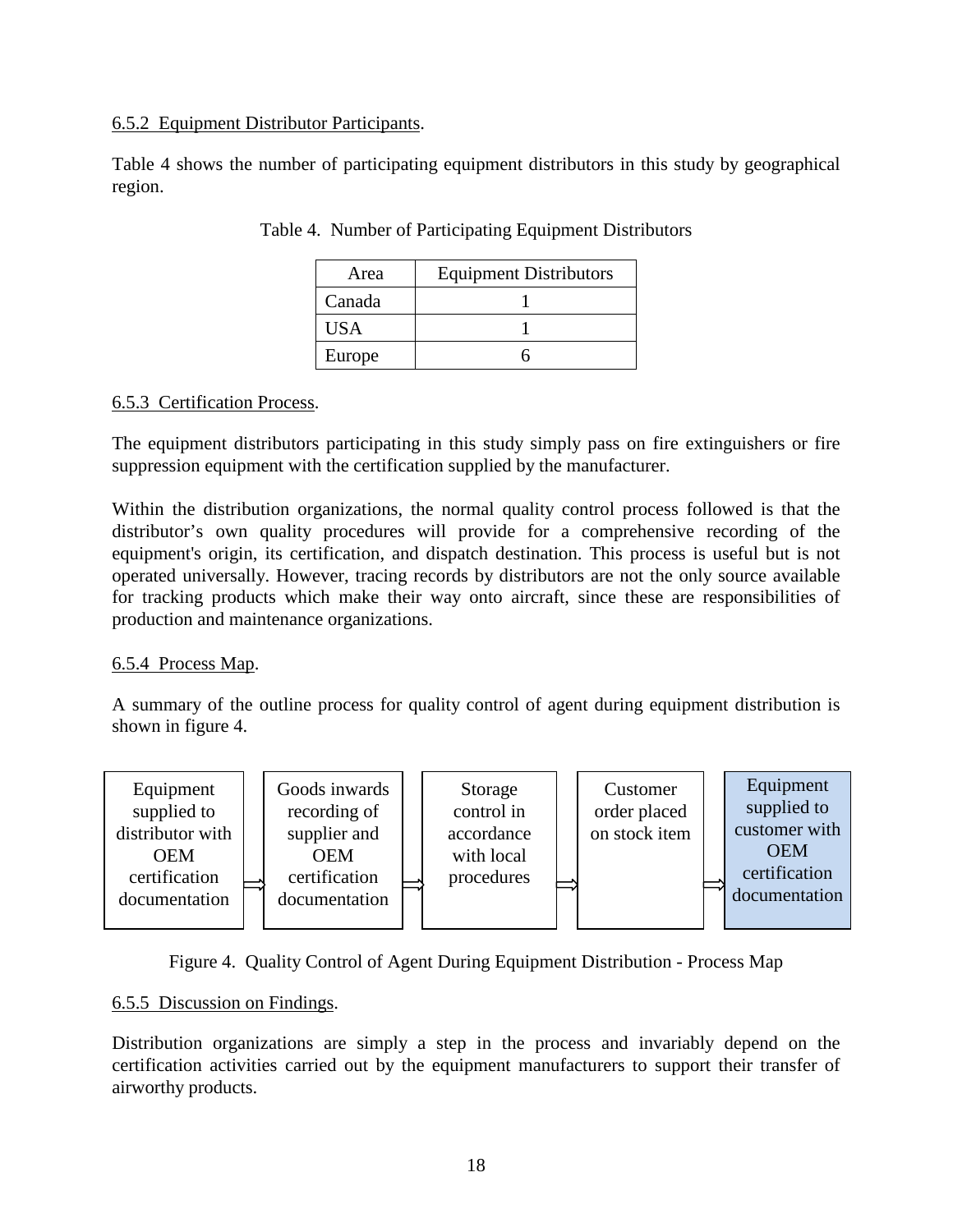<span id="page-29-0"></span>The quality control of agent was not found by the study to be affected by the activities carried out by these organizations.

## 6.5.6 Sector Specific Recommendations.

No recommendations are made for the quality control of agent during equipment distribution.

# 6.6 QUALITY CONTROL OF AGENT DURING EQUIPMENT FILLING (EMPTY PRODUCTION ITEM).

### 6.6.1 Introduction.

This study did not identify a significant number of organizations conducting filling of manufacturer-supplied empty equipment for initial production. Where this exists, it seems to be as a facilitator for simplicity in halon import/export considerations.

### 6.6.2 Equipment Filling Organization Participants.

Table 5 shows the number of participating equipment filling organizations in this study by geographical region.

| Area       | <b>Equipment Filling</b><br>Organizations |
|------------|-------------------------------------------|
| Canada     |                                           |
| <b>USA</b> |                                           |
| Europe     |                                           |

Table 5. Number of Participating Equipment Filling Organizations

### 6.6.3 Certification Process.

The quality control considerations for filling empty OEM equipment are focused on ensuring that the unfilled products are uniquely identified in relation to the filled items, for example, with different part numbers for filled and unfilled products and that the agent is certified to the correct Standard specification in accordance with the approved design data and that the product is appropriately certified once complete.

Certification of the final product is completed in accordance with the equipment manufacturer's Component Maintenance Manual (CMM). The filling organization is unlikely to have the capability for in-house testing of the agent used to complete the production process. In the example found during this study, the quality of the agent is taken at face value from data supplied by the agent supplier or the independent test laboratory.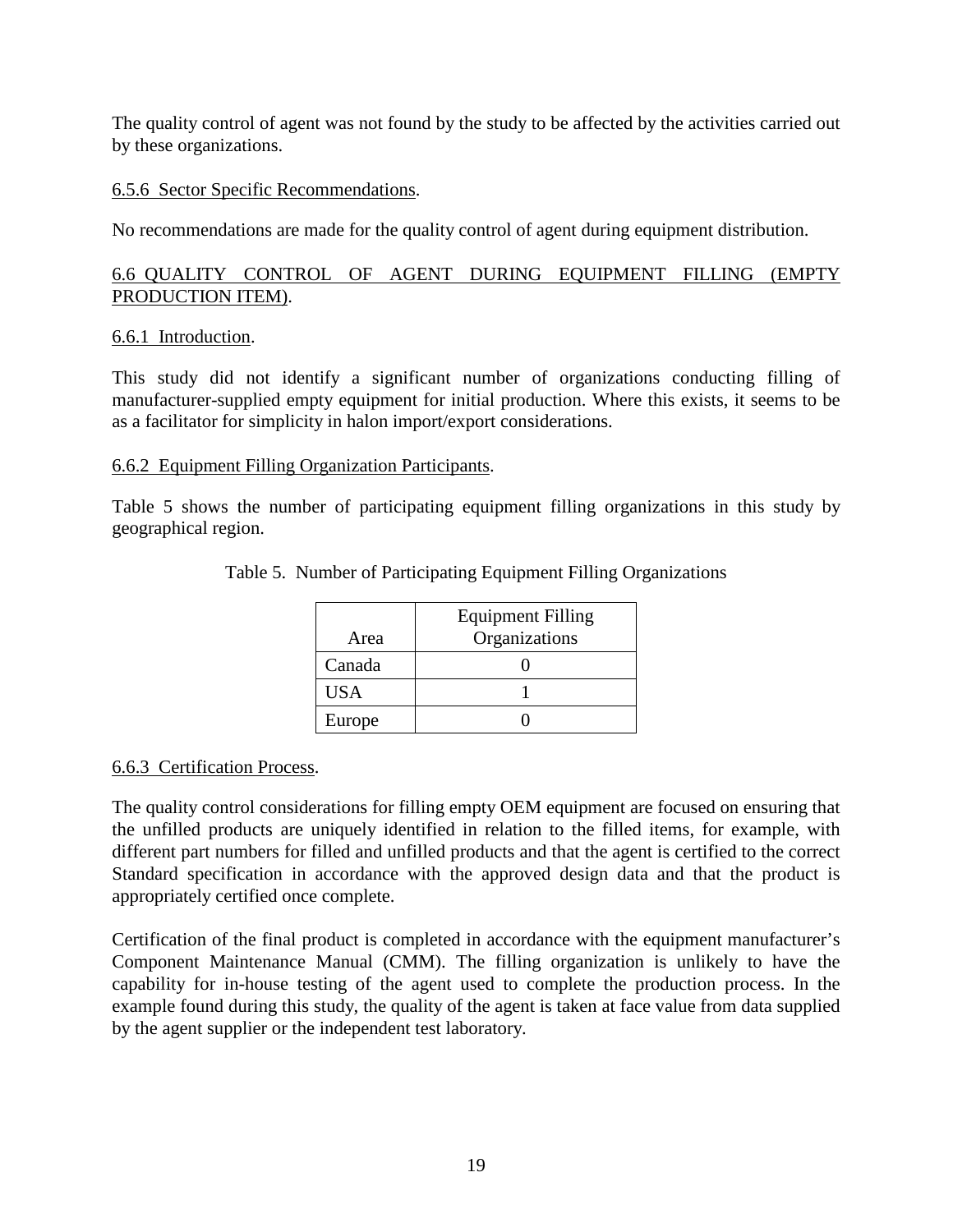<span id="page-30-0"></span>Some manufacturers insist on a particular batch of agent being used exclusively for their products. In addition, a record of which batch of agent is used in which fire extinguishers or suppression equipment are kept by the filling organization.

# 6.6.4 Process Map.

A summary of the process for quality control of agent during equipment filling is shown in figure 5:



Figure 5. Quality Control of Agent During Equipment Filling Process Map

# 6.6.5 Discussion on Findings.

The integrity of the final product is dependent on unique part numbers being available for the filled and unfilled equipment.

The ability of filling organizations to conduct their own test analysis of the agent content was not found during the study. The agent together with its test certification is either sourced locally or provided by the equipment manufacturer for filling of nominated units.

The main issue to be considered is whether the filling organization has access to or implements the same quality assurance controls to which the equipment manufacturer is subjected. Since the activity being conducted is in essence part of a manufacturing process, it is appropriate that organizations involved in filling empty equipment for initial production should be subject to the same authority or accreditation organization oversight as that applied to equipment manufacturers. In this respect, the recommendations provided under section 6.4.6 are equally applicable to such organizations.

# 6.6.6 Sector Specific Recommendations.

a) See section 6.4.6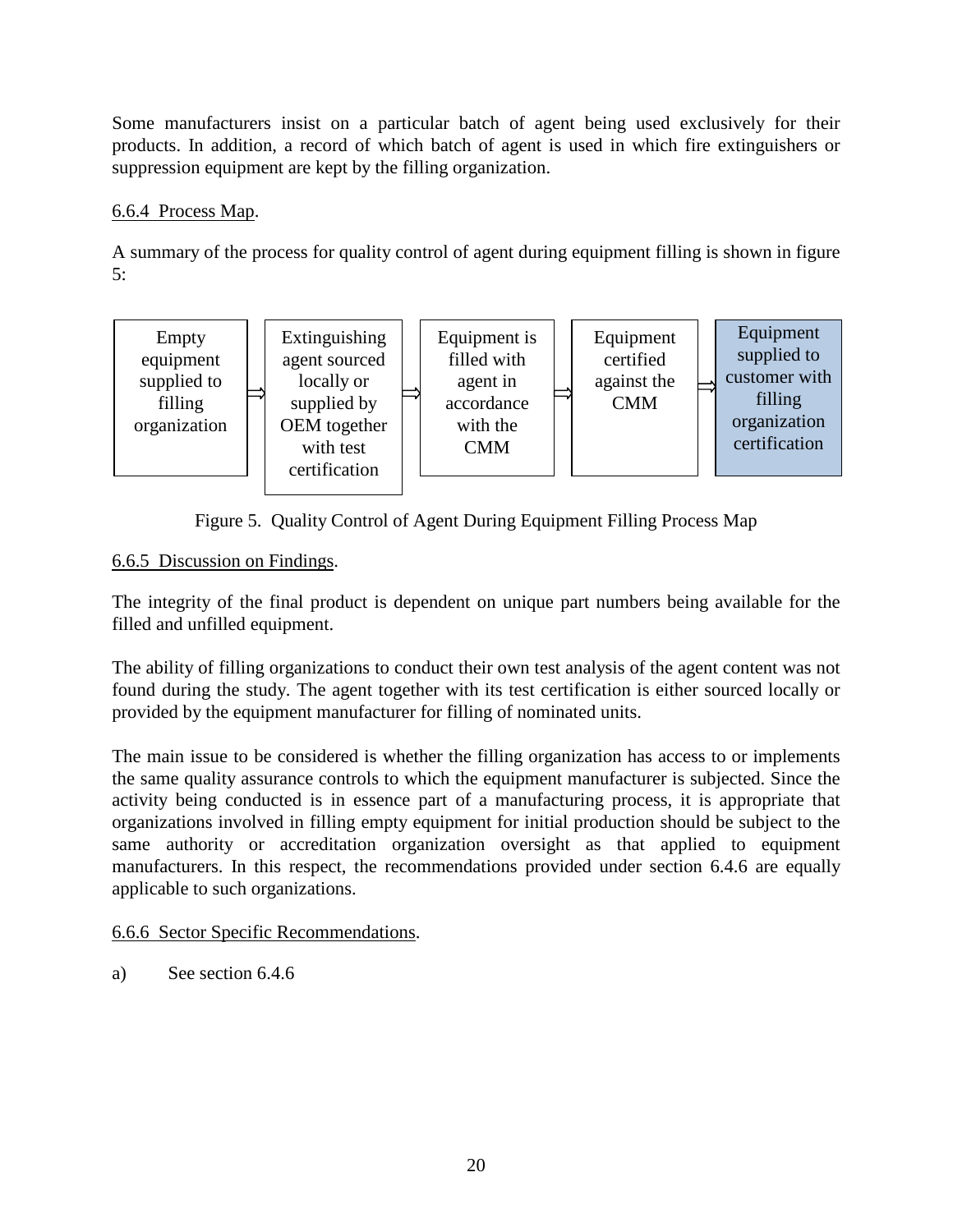### <span id="page-31-0"></span>6.7 QUALITY CONTROL OF AGENT DURING AIRCRAFT MANUFACTURE.

### 6.7.1 Introduction.

Aircraft production in today's environment is a multinational activity with products, subassemblies, appliances, equipment, components, and parts coming from specialist manufacturers. Fire extinguishing and suppression equipment are specified by the aircraft manufacturers who make their selection based on the requirements appropriate to the aircraft type design.

The control of agent incorporated within the equipment is done by part number configuration control in the Type Design data and Instructions for Continued Airworthiness.

Aircraft manufacturers rely on the certification/release papers for the equipment concerned supported by an approved supplier listing or similar. There is no further agent quality checking in fire extinguishing or fire suppression equipment at the aircraft production stage. Quality assurance checks are limited to a check of the weight of the equipment to ensure it is within predetermined acceptance criteria.

### 6.7.2 Aircraft Manufacturer Participants.

Table 6 shows the number of participating aircraft manufacturers in this study by geographical region.

| Area             | Aircraft Manufacturers |
|------------------|------------------------|
| Canada           |                        |
| USA <sup>.</sup> |                        |
| Europe           |                        |

Table 6. Number of Participating Aircraft Manufacturing Organizations

### 6.7.3 Certification Process.

Aircraft manufacturers may be concerned about verification of agent quality during certain type certification or modification activities particularly where the characteristics of the agent are likely to influence demonstration of compliance with the airworthiness requirements. For example, excessive water content in the agent may affect the functionality of the extinguishing or suppression system during cold soak operations. However, generally the quality control process for production aircraft is reliant on the aircraft manufacturer's supplier surveillance program and certificates issued to them by such suppliers.

The study did not find any examples of aircraft manufacturers directing their suppliers in relation to whether agent test certificates should be issued by the equipment manufacturer or by a third party test laboratory.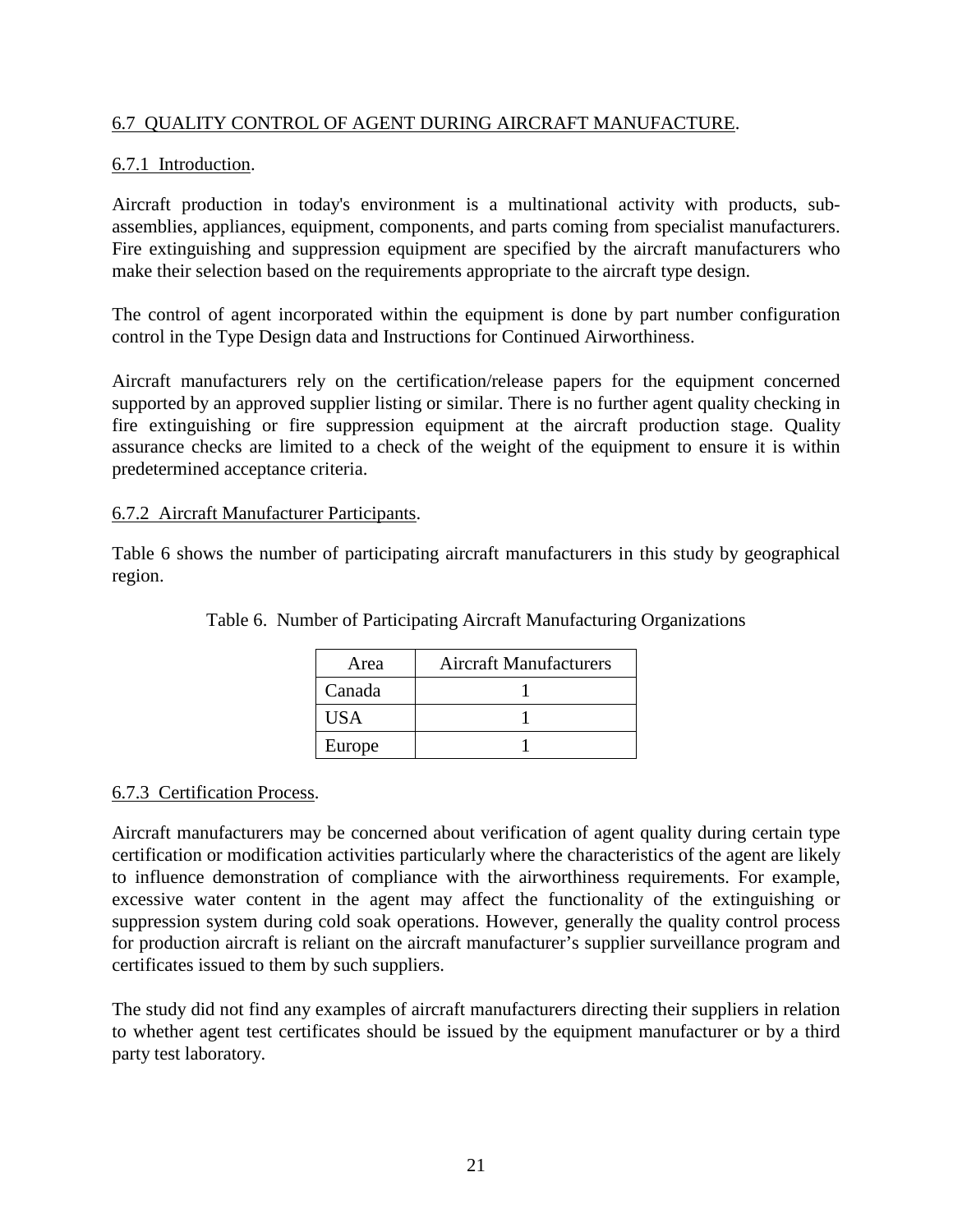### <span id="page-32-0"></span>6.7.4 Process Map.

A summary of the process for quality control of agent during aircraft manufacture is shown in figure 6:



Figure 6. Quality Control of Agent During Aircraft Manufacture -Process Map

### 6.7.5 Discussion on Findings.

The study did not find any examples of on aircraft charging of fire extinguishant or fire suppressant systems. The aircraft manufacturers are, therefore, relying on the receipt of equipment containing agent which has been previously certified as compliant with the design specification. The aircraft manufacturer's supplier management system will incorporate quality surveillance of the supplier's activities as part of the assurance that the equipment specification is being adhered to. It is, therefore, understandable that no check on the agent within equipment supplied is done at the aircraft production installation phase.

### 6.7.6 Sector Specific Recommendations.

No recommendations are made for the quality control of agent during aircraft manufacture.

# 6.8 QUALITY CONTROL OF AGENT DURING AIRCRAFT MAINTENANCE.

### 6.8.1 Introduction.

The study found that the quality control practice for fire extinguishing and fire suppression systems that is done by airlines when performing their own maintenance activities is analogous to that executed by independent aircraft maintenance organizations.

It is an airline's responsibility to task the required maintenance in accordance with an approved maintenance program when it has its capabilities for maintenance planning and direction incorporated within an approval such as an Air Operator's Certificate or has the regulated support of an EASA Part M Subpart G Continuing Airworthiness Management Organization (CAMO) in Europe. This will involve the use of the aircraft manufacturer's Instructions for Continued Airworthiness for equipment approved as part of the type design, supplemental type design, or other installation approval.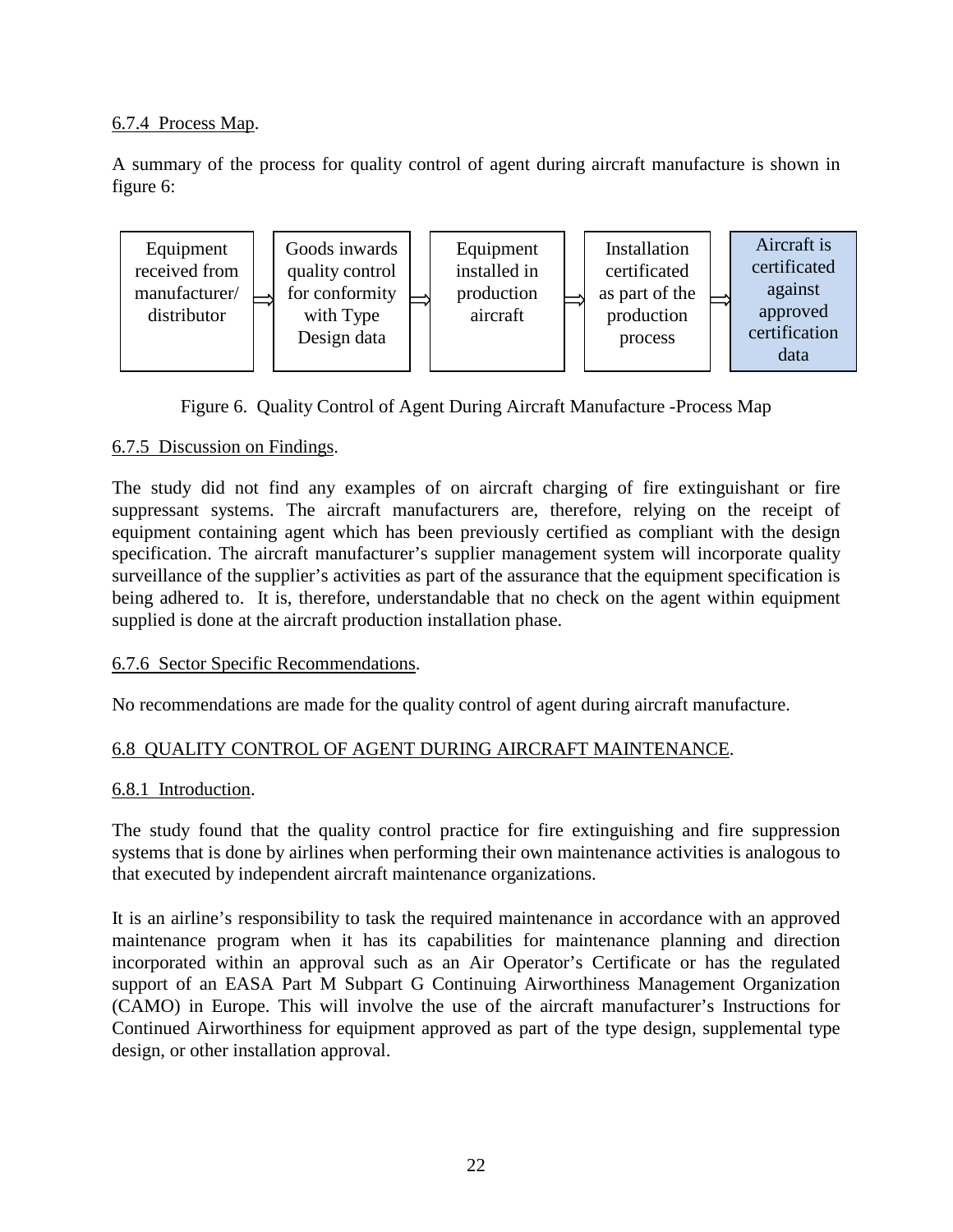<span id="page-33-0"></span>Where servicing of fixed fire extinguishing or suppression systems is required, the normal procedure is for equipment to be removed and replaced. No on aircraft charging of fire suppression systems identified as part of the study. Hand held fire extinguishers are removed from the aircraft and replaced with a new item or recertified by a suitably approved maintenance organization.

### 6.8.2 Aircraft Maintenance Organization Participants.

Table 7 shows the number of participating aircraft maintenance organizations in this study by geographical region.

| Area       | <b>Aircraft Maintenance</b><br>Organizations |
|------------|----------------------------------------------|
| Canada     |                                              |
| <b>USA</b> |                                              |
| Europe     |                                              |

### Table 7. Number of Participating Aircraft Maintenance Organizations

# 6.8.3 Certification Process.

The basic airworthiness concept requires that the aircraft is maintained using approved equipment. This would mean a TC Form 1, in Canada, an FAA Form 8130-3, in the USA, and EASA Form 1, in Europe. However, the situation in the US with respect to hand held fire extinguishers appears to be that an airworthiness release (FAA Form 8130-3) is not required in order for hand held fire extinguishers to be fitted to an in-service aircraft though it is required for other fire protection equipment.

### 6.8.4 Continued Airworthiness Management.

European Regulation (EC) 2042/2003 (reference 9) details the rules for continuing airworthiness and maintenance of aircraft subject to EASA regulation. In accordance with Part-M Subpart G, all EASA aircraft types that qualify for an EASA Certificate of Airworthiness (C of A) are issued with a non-expiring C of A validated annually with an Airworthiness Review Certificate (ARC).

As part of the ongoing maintenance program for the aircraft, the Continuing Airworthiness Management Organization (CAMO) has responsibility for tasking the maintenance activities that are to be conducted on any aircraft in accordance with an approved maintenance program. This obligation means that the quality of the work done and the equipment used in the maintenance program are regulated and controlled. The Airworthiness Review Certificate (ARC) process represents a further opportunity for the Continuing Airworthiness Management Organization (CAMO) to confirm the quality of work carried out on the aircraft including the pedigree of fire extinguishing and suppression system equipment.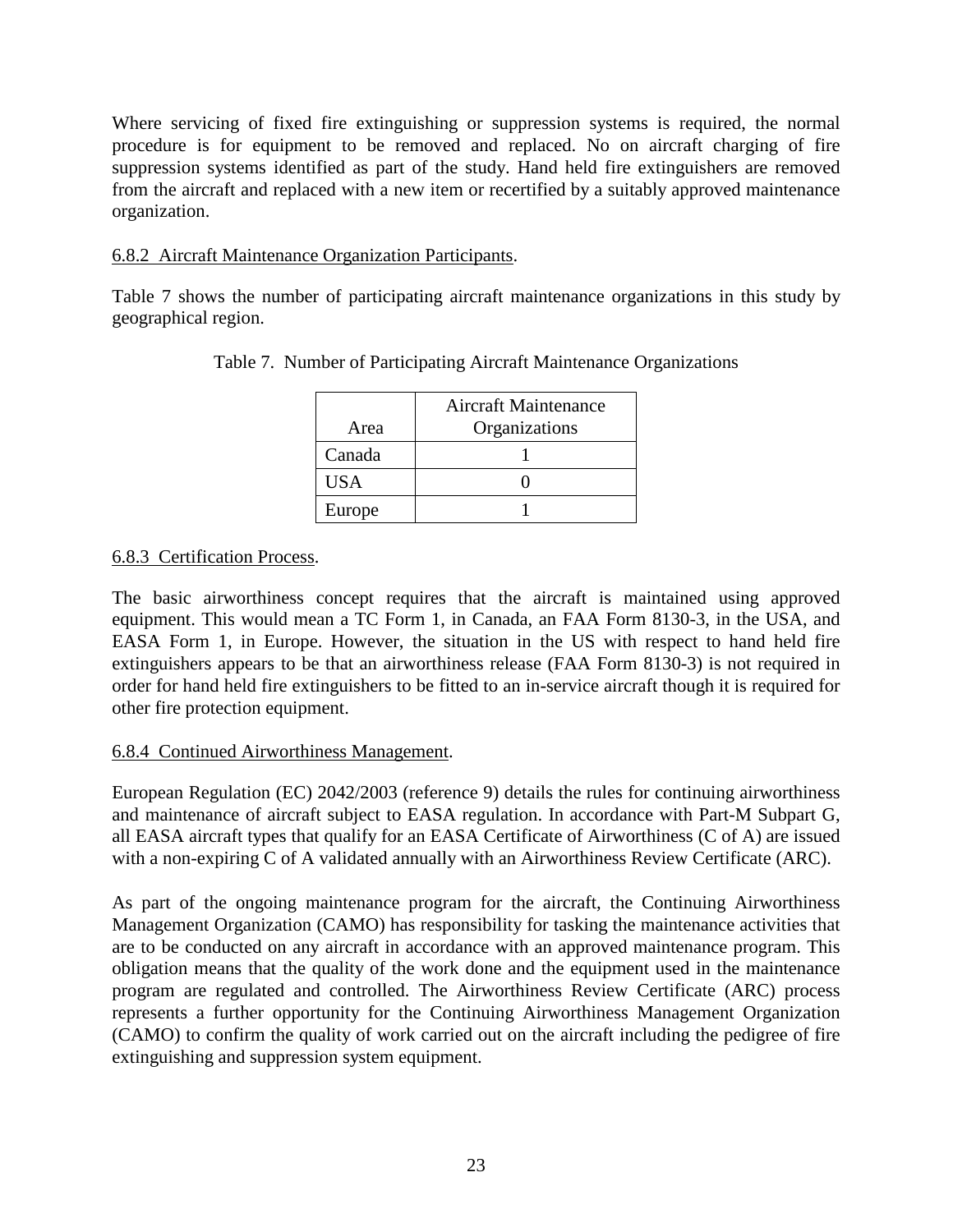<span id="page-34-0"></span>The tasking provided by the CAMO is based on the approved maintenance program and these reviews are invariably limited to an overview of the quality assurance process and prior manufacturers' certifications. No supplemental testing of fire extinguishing or fire suppression agents against the relevant Standard specifications is conducted at this stage.

In North America, continuing airworthiness responsibilities are allocated within the airline operational approval.

## 6.8.5 Process Map.

A summary of the process for quality control of agent during aircraft maintenance is shown in figure 7:



Figure 7. Quality Control of Agent During Aircraft Maintenance – Process Map

# 6.8.6 Discussion on Findings.

This study did not find any examples of on aircraft charging of fire extinguishing or suppression equipment. The aircraft maintenance organizations, therefore, rely on the receipt of equipment which has been previously certified as compliant with the purchase order. The equipment requirements will have been defined by the Maintenance Repair Organization's planning department or a tasking by the Continued Airworthiness Management Organization (CAMO), where applicable. There is no impact on the agent quality control process during aircraft maintenance.

However, there is some debate as to whether a hand held fire extinguisher carrying UL approval can be fitted to an aircraft registered in the USA, simply by virtue of UL approval only, rather than requiring an airworthiness release (FAA Form 8130-3). It is understood that UL oversight is related to new production activities only and, therefore, a UL tag is not available for equipment that has undergone maintenance. Therefore, in the case of a UL approved hand held fire extinguisher that has undergone maintenance and replenishment with agent, reliance cannot be placed on the serviced item conforming to the original specification since these maintenance activities will not be subject to further UL oversight.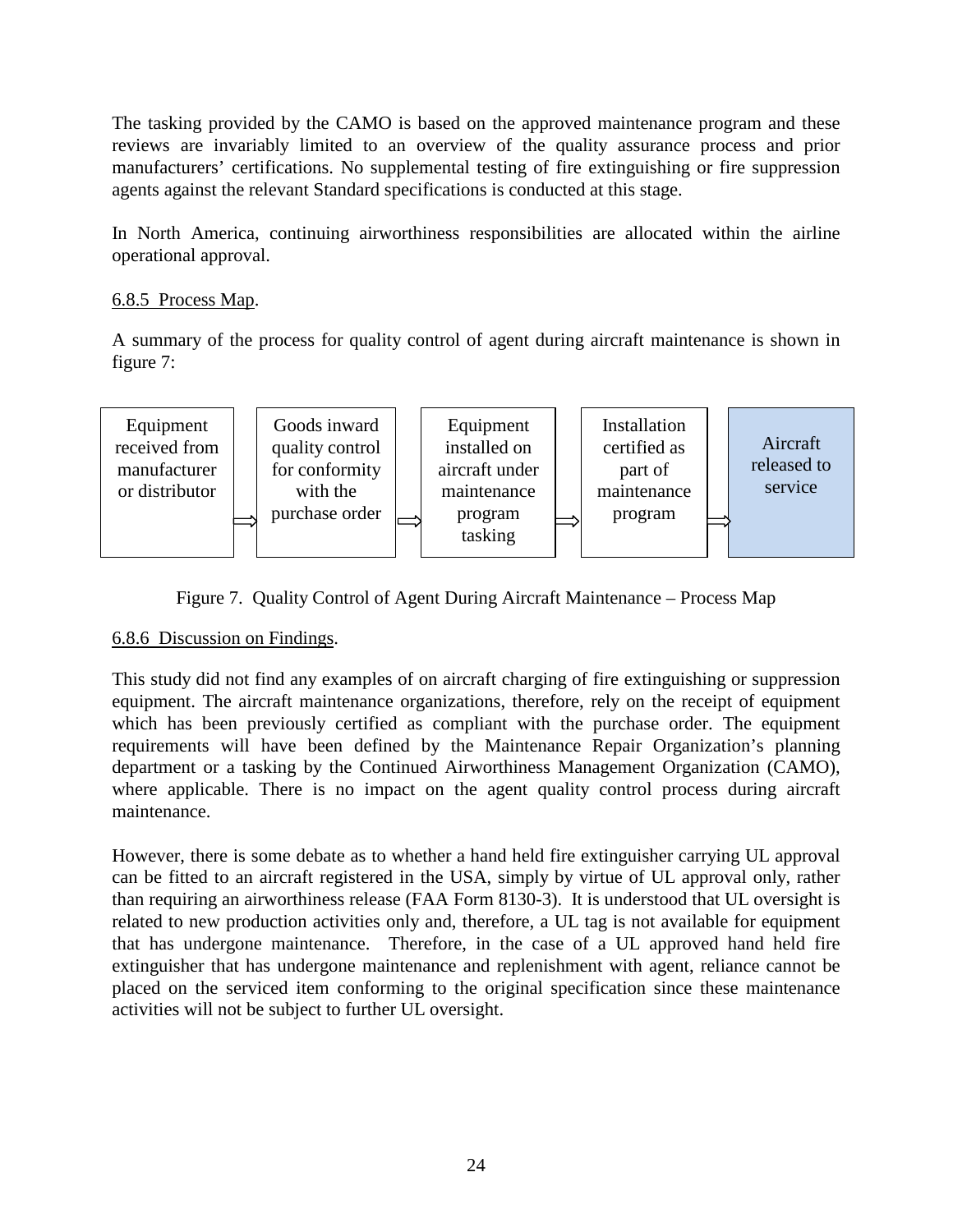### <span id="page-35-0"></span>6.8.7 Sector Specific Recommendations.

- a) Consideration should be given to requiring hand held fire extinguishers that are to be installed on US-registered aircraft to carry an FAA Form 8130-3, or equivalent airworthiness release as opposed to any current reliance on a UL tag only.
- b) The most desirable situation is that an EASA Form 1/FAA Form 8130-3, or equivalent airworthiness release be provided with all fire extinguishing and suppression equipment providing reference to the test certificate issued by the accredited test laboratory for the batch of agent used even where UL/ULC oversight is being conducted.
- c) If a requirement for an EASA Form 1/FAA Form 8130-3, or equivalent airworthiness release is not to be imposed on all supplies of fire extinguishing and suppression equipment to the aviation market, consideration should be given to extension of UL oversight to surveillance of equipment maintenance activities on fire extinguishers and fire suppression equipment where appropriate.

### 6.9 QUALITY CONTROL OF AGENT DURING EQUIPMENT MAINTENANCE.

### 6.9.1 Introduction.

Organizations involved in the maintenance of fire extinguishing and suppression equipment within the aviation environment both in North America and Europe are accredited under Part 145 Maintenance Repair Organization or similar approval. The associated expositions and related procedures control the quality assurance activities which include maintenance of equipment to their respective Component Maintenance Manual (CMM). They are validated under a Certificate of Conformity or Airworthiness Release. CMMs will identify the Standard specification requirements for the fire extinguishing or fire suppression agent that must be achieved prior to release of a serviceable item of equipment.

### 6.9.2 Equipment Maintenance Organization Participants.

Table 8 shows the number of participating equipment maintenance organizations in this study by geographical region.

|            | <b>Equipment Maintenance</b> |
|------------|------------------------------|
| Area       | Organizations                |
| Canada     |                              |
| <b>USA</b> |                              |
| Europe     |                              |

Table 8. Number of Participating Equipment Maintenance Organizations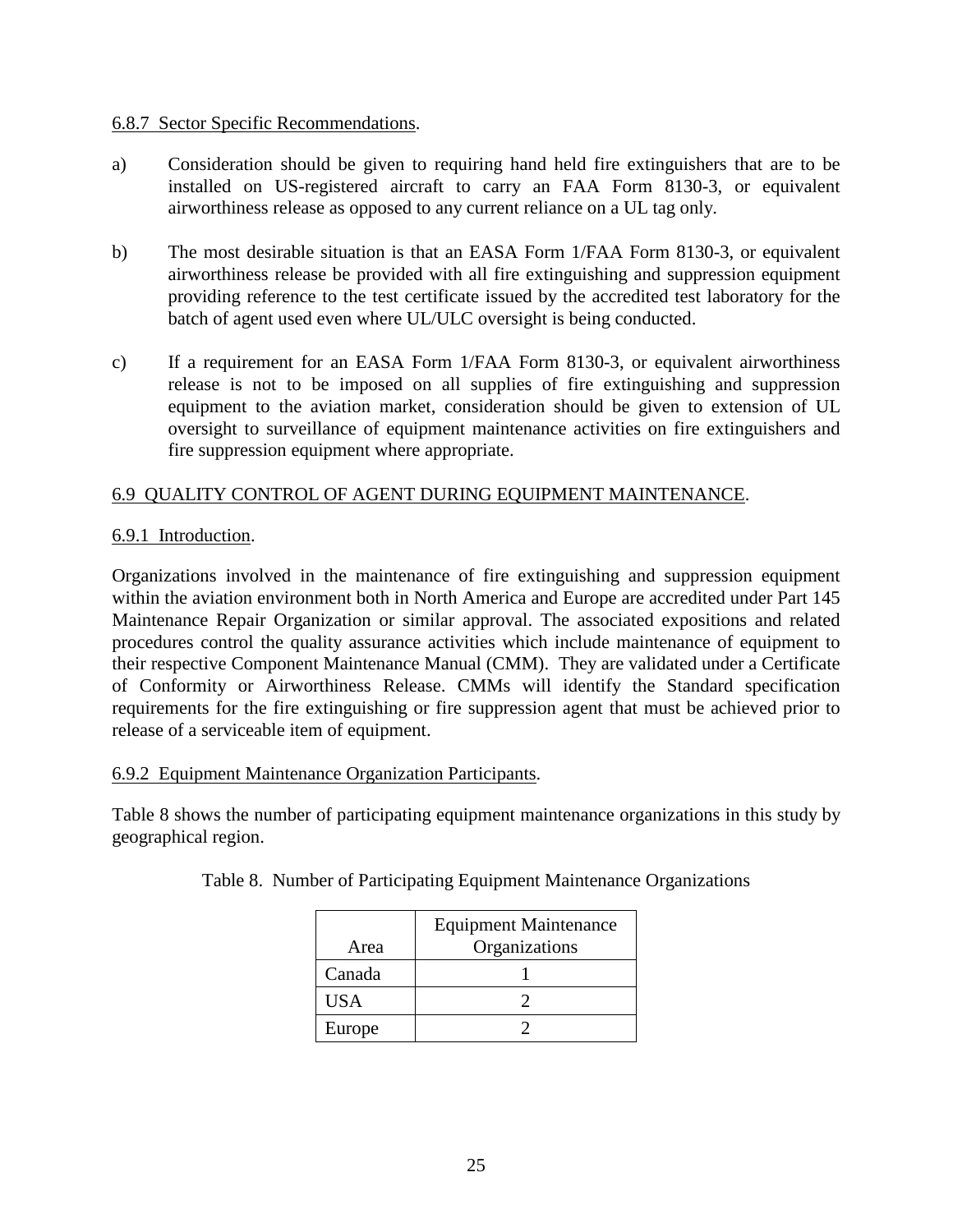### <span id="page-36-0"></span>6.9.3 Certification Process.

The provision of a data sheet and test certificate against the ASTM or ISO standard is provided by the supplier where the extinguishing agent is sourced externally.

When capability exists within an equipment maintenance organization for recycling the fire extinguishant, specifically halon gases, these are subject to sampling and certification activities. Some equipment maintenance organizations will subject each returned item to a halon identification test prior to transfer of the halon to a halon bulk storage container. In an example reviewed in this study, the bulk storage container is periodically sampled (e.g. every 2 weeks) and tested by an external test laboratory to confirm that the agent is within the parameters of the Standard specification used. Production items may be released from the facility in between periodic sampling. The study also found that such periodic sampling may be done on a calendar basis rather than based upon any particular status of the storage tank content.

The study found that new agent purchased from a supplier by equipment maintenance organizations is stored separate from agent that is targeted for the recycling process.

Equipment released from an authority approved maintenance facility will normally carry a TC/EASA Form 1, or FAA Form 8130-3, Airworthiness release. The study did not find any specific examples of maintenance organizations that did not carry an authority approval. However, a situation may exist in the USA where a company does not carry airworthiness authority approval even though the products they maintain may enter the aviation market. In this case, it appears that products released from such companies are reliant on the original UL tag even though there is no UL oversight of their maintenance activities.

### 6.9.4 Process Map.

A summary of the process for quality control of agent during equipment maintenance is shown in figure 8:



Figure 8. Quality Control of Agent During Equipment Maintenance - Process Map

\* However, there may be exceptions to this release process as discussed in section 7.9.3.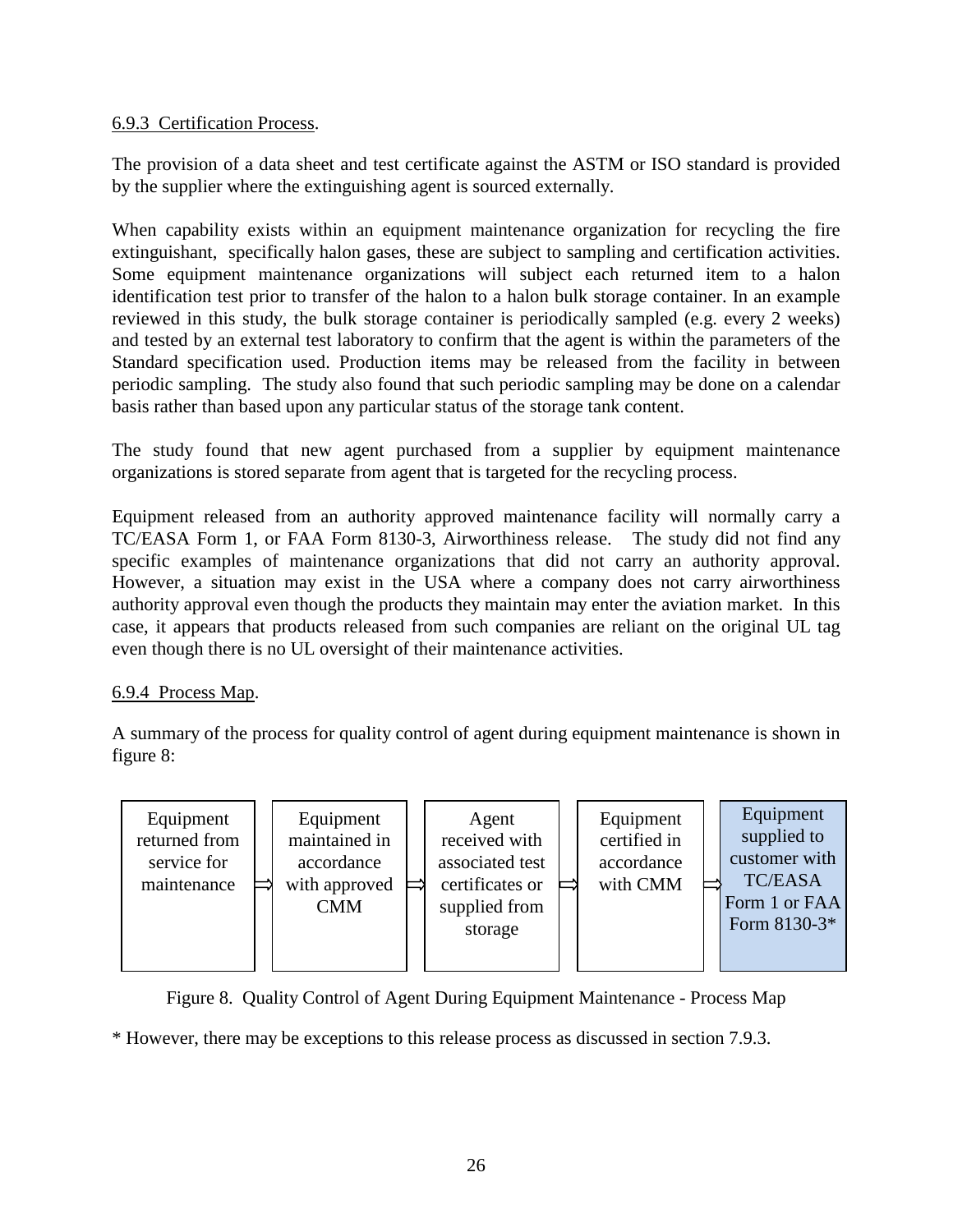### <span id="page-37-0"></span>6.9.5 Discussion on Findings.

The study found that a significant issue to be addressed is ensuring that fire extinguisher and suppression equipment with respect to the agent that have undergone maintenance are subject to the same quality assurance controls as those imposed on the original equipment manufacturer. In the USA, equipment in their OEM form may carry a UL approval but any subsequent maintenance by an organization will not be subject to UL surveillance. If, in such circumstances an airworthiness release (FAA Form 8130-3) for the equipment is not available, reliance cannot be placed on the serviced item conforming to the original specification because the organization doing the work would have no authority or UL accreditation for certified release of the serviced equipment.

### 6.9.6 Sector Specific Recommendations.

- a) The obligation placed upon an equipment maintenance organization for quality oversight of the organization supplying the agent used to fill the equipment should be consistent with that placed on the original equipment manufacturer. This includes the requirement for analysis and a test certificate for the agent to be issued from an accredited test laboratory.
- b) It is recommended that equipment maintenance organizations filling other manufacturer's equipment should have the same level of authority or UL/ULC oversight as the original equipment manufacturer.
- c) Equipment maintenance organizations that have their own recycling facility should be accredited to provide the test certificates for the recycled agent themselves within their approval or seek an accredited third party test laboratory certificate.
- d) Each batch (container) of agent intended for filling of equipment should have a discrete test certificate.
- e) The most desirable situation is that an EASA Form 1/FAA Form 8130-3, be provided with all fire extinguishing and suppression equipment providing reference to the test certificate issued by the accredited test laboratory for the batch of agent used even where UL/ULC oversight is being conducted.
- f) If a requirement for an EASA Form 1/FAA Form 8130-3, is not to be imposed on all supplies of fire extinguishing and suppression equipment to the aviation market, consideration should be given to extension of UL oversight to surveillance of equipment maintenance activities on fire extinguishers and fire suppression equipment, where appropriate.

### 7. GENERAL CONCLUSIONS.

The variety of manufacturing processes and commercial arrangements inherent in the industry in Canada, the USA, and Europe together with the fact that no on aircraft equipment charging is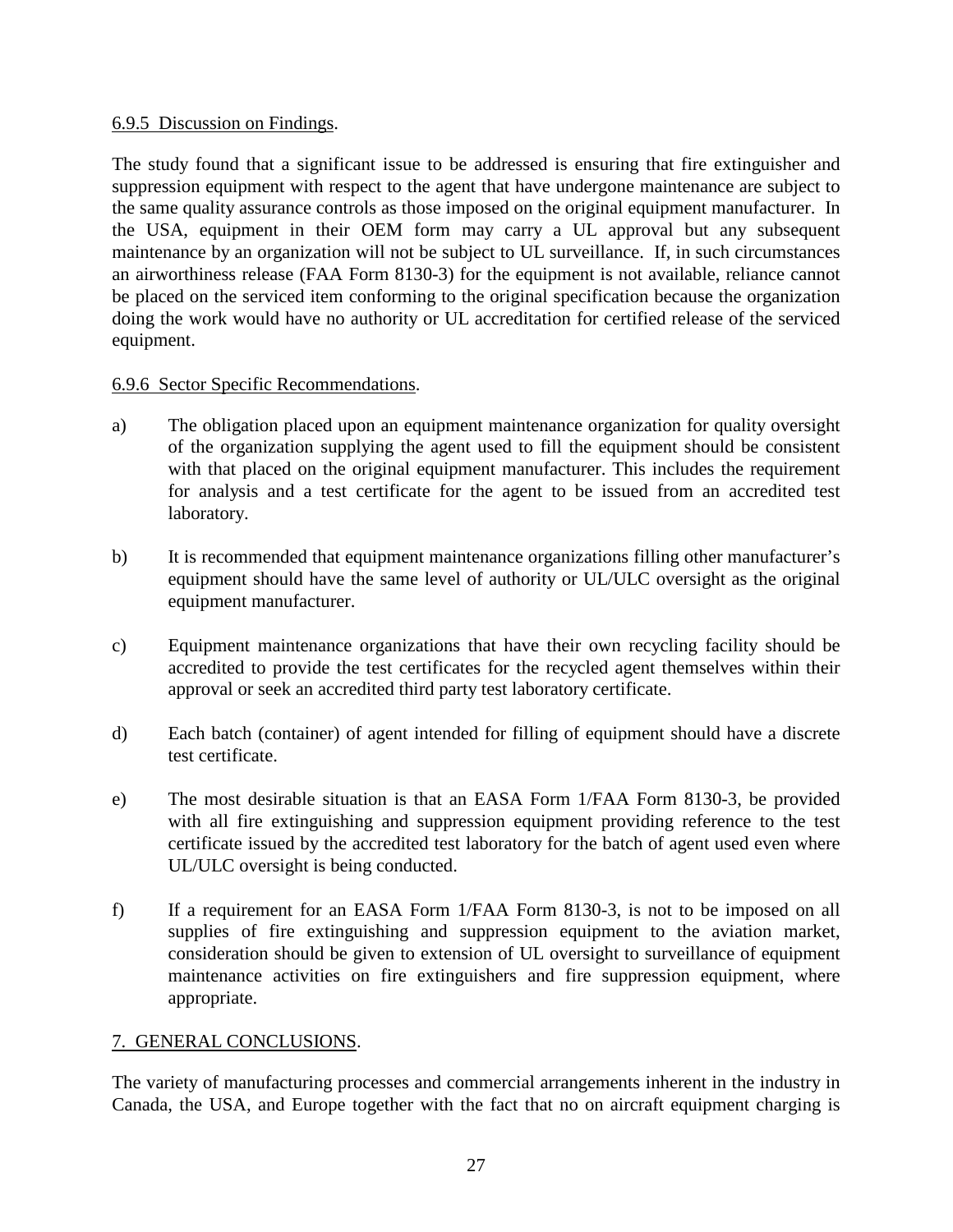<span id="page-38-0"></span>conducted suggests that responsibility for purity of the fire extinguishing or fire suppressant agent should lie with the original equipment manufacturer or the filling or maintenance organization that places the agent into the specific equipment. As such, it is the original equipment manufacturer or filling/maintenance organization that should take responsibility for the securing a test certificate associated with the specific batch of agent for use within the production/maintenance of each item.

There appears to be no equivalent agency to Underwriters Laboratory Canada, or Underwriters Laboratory (USA) within the European quality assurance processes. The European authorities should consider whether surveillance of approved organizations involved in the manufacture of fire extinguishers achieves the same level of control as that is provided under the ULC/UL scheme in North America.

There are differences in how ULC and UL deal with or provide oversight for maintained equipment and consideration should be given to extension of UL oversight to surveillance of equipment maintenance activities on fire extinguishers and fire suppression equipment.

Sufficient information has been gained to enable the sector specific recommendations identified in each section of this report to be made. However, these recommendations should be the subject of additional review and a detailed cost/benefit evaluation.

### 8. SUMMARY OF PRINCIPAL RECOMMENDATIONS.

- 1. It is recommended that the obligation to control and confirm the acceptability of agent (whether new or recycled) which is contained in the equipment should fall to the original equipment manufacturer or any other organization responsible for filling equipment with the relevant agent. This includes the requirement for analysis and a test certificate for the agent to be issued from an accredited test laboratory.
- 2. Organizations filling other manufacturers' equipment should have the same level of authority or UL/ULC oversight as the equipment manufacturer.
- 3. There should continue to be no requirement for agent manufacturers to have any specific authority accreditation.
- 4. Test laboratories should be appropriately accredited directly by the authorities or by a nominated organization on their behalf such as UL/ULC.
- 5. Each batch (container) of agent intended for filling equipment should have a discrete test certificate.
- 6. A review should be conducted to establish whether the specification for halon purity required by the standards is unnecessarily stringent for airworthiness considerations, in particular, the water contamination limit of 10ppm. This may enable more efficient recycling of halon reserves with particular benefit to hand held fire extinguishers.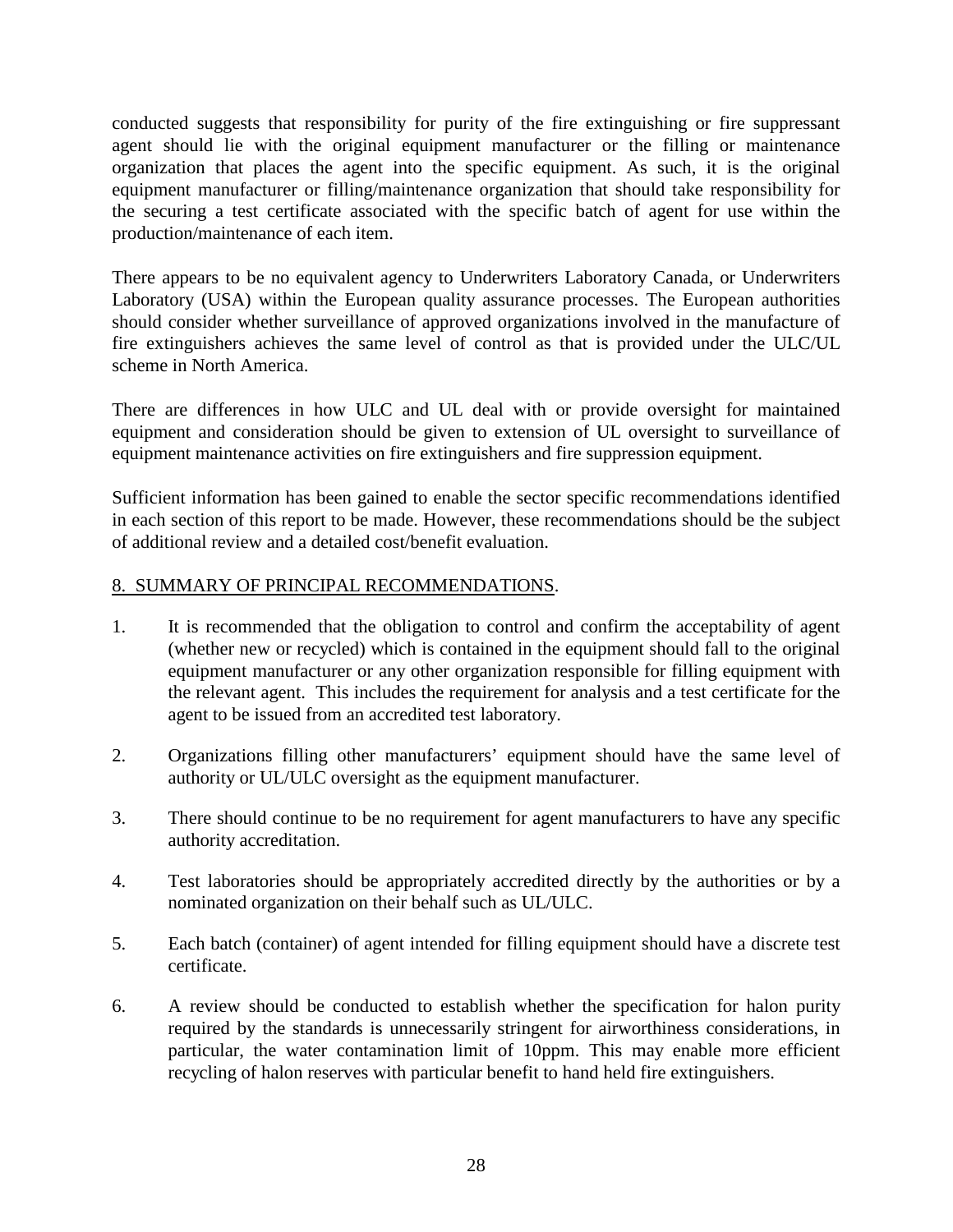- <span id="page-39-0"></span>7. For quality control purposes, agent supplied from an agent manufacturer or recycling organization should be processed as if it were potentially contaminated prior to the securing a test certificate by the equipment manufacturer certifying purity against the relevant Standard specification.
- 8. Consideration should be given to requiring hand held fire extinguishers that will be fitted on US-registered aircraft to carry an FAA Form 8130-3, or equivalent airworthiness release as opposed to any current reliance on a UL tag only.
- 9. The most desirable situation is that an EASA Form 1/FAA Form 8130-3, or equivalent airworthiness release be provided with all fire extinguishing and suppression equipment providing reference to the test certificate issued by the accredited test laboratory for the batch of agent used even where UL/ULC oversight is being conducted.
- 10. If a requirement for an EASA Form 1/FAA Form 8130-3, or equivalent airworthiness release is not to be imposed on all supplies of fire extinguishing and suppression equipment to the aviation market, consideration should be given to extension of UL oversight to surveillance of equipment maintenance activities on fire extinguishers and fire suppression equipment, where appropriate.
- 11. The European authorities should consider whether surveillance of approved organizations involved in the manufacture of fire extinguishers achieves the same level of control as that provided under the ULC/UL scheme in North America.

### 9. REFERENCES.

- 1. European Aviation Safety Agency, (2009), *EASA Safety Information Bulletin*, SB 2009- 39. Germany. European Aviation Safety Agency.
- 2. European Aviation Safety Agency, (2009), *EASA Emergency Airworthiness Directive*, 2009-0251-E. Germany. European Aviation Safety Agency.
- 3. International Civil Aviation Organization, (2010), *Letter: Halon Fire extinguishing system and Halon contamination,* AN3/25.1-10/2, Canada. International Civil Aviation Organization.
- 4. American Society for Testing and Materials, (2008), *Standard Specification for Halon 1301 Bromotrifluoromethane (CF3Br)*, ASTM D5632-08, United States of America. American Society for Testing and Materials.
- 5. American Society for Testing and Materials, (2012). *Standard Specification for Halon 1301 Bromotrifluoromethane (CF3Br)*, ASTM D5632-12, United States of America. American Society for Testing and Materials.